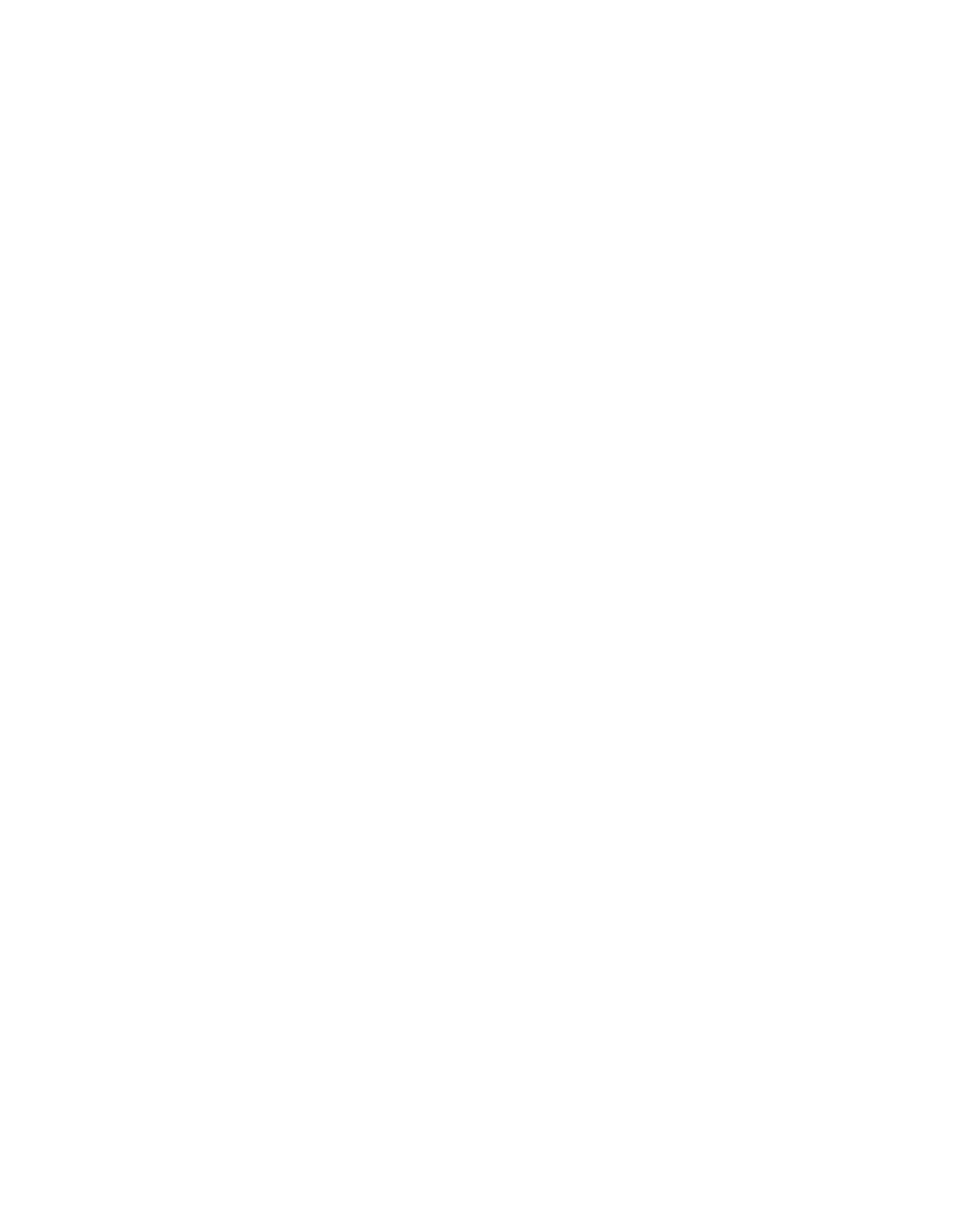# **Contents**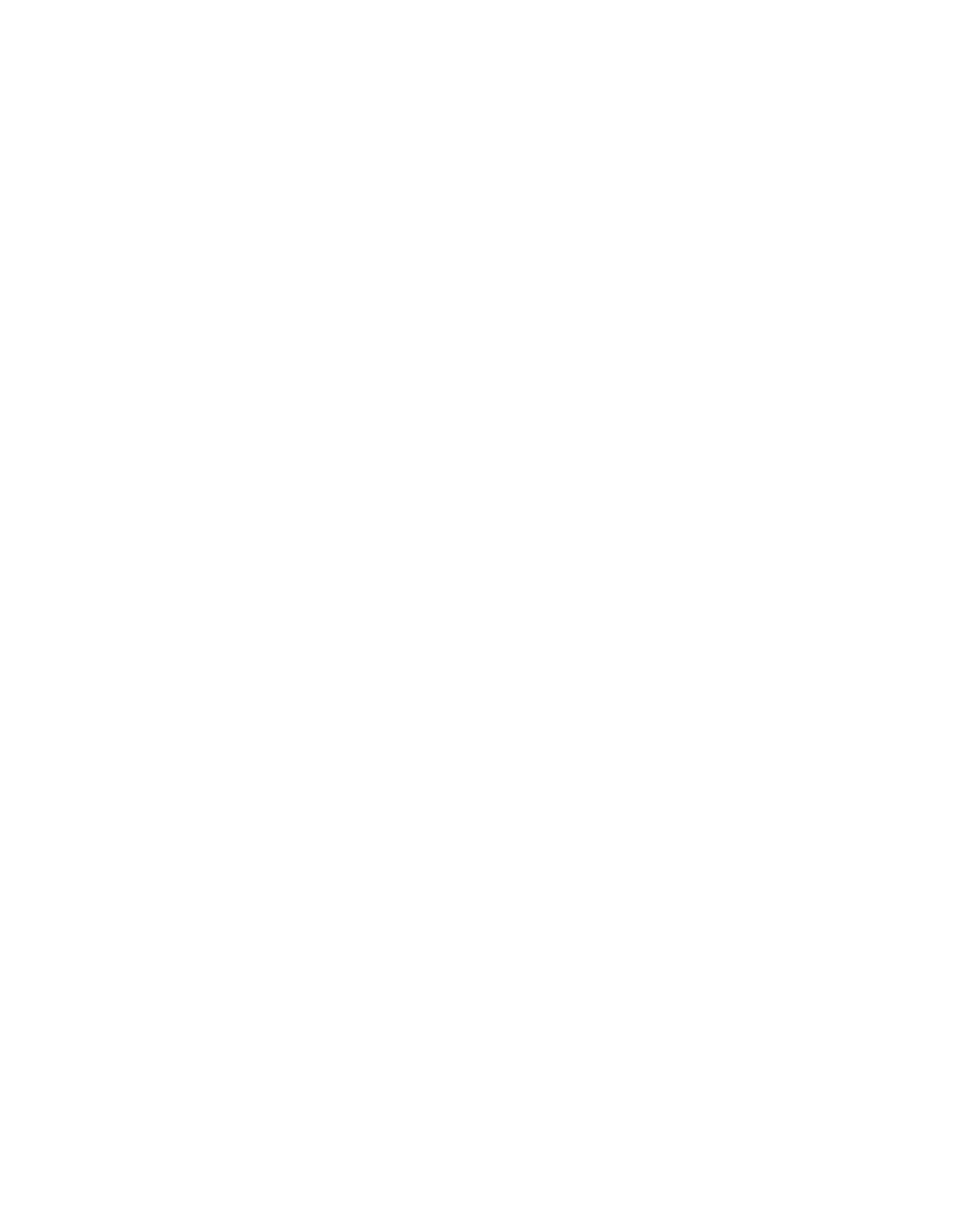## <span id="page-4-0"></span>**INTRODUCTION**

Ingham County Community Voices (ICV) was first funded in 1999 by the W. K. Kellogg Foundation as part of its Community Voices Initiative to increase access to health for vulnerable populations. Earlier evaluation activities have shown that through ICV community partnerships and leveraging of funds, the community has achieved results nearly 60 percent of the community's uninsured have access to organized health care; thousands of community members<sup>[1](#page-4-0)</sup> have been engaged in facilitated dialogue on community health and neighborhood revitalization; institutional partners have modified planning and financing practices to support community improvement; and a grassroots network for engagement, planning, and action has been created.

Development of strong community health partnerships has been identified as both a *contributing factor* to and a *measure of success* of ICV. The Ingham County Health Department (the home of ICV) consciously resisted the role of visibly spearheading the ICV initiative in favor of creating a collaborative community improvement process with multiple partners. Community partners were—and continue to be—engaged throughout the process in community summits, dialogues, development and implementation of action plans, outreach for vulnerable populations, and ongoing evaluation of the initiative. The process has led participants to identify common goals and look outside their own agency or organization for new ideas, thus, strengthening and expanding existing relationships and creating new partnerships.

The design of the local evaluation of ICV was consistent with participatory evaluation methods, using a collaborative research model that engages all community partners in evaluation activities. During the course of the initiative, the evaluation has provided extensive documentation of processes and progress made toward intended outcomes of ICV. A key step in the evaluation was when stakeholders were engaged in defining the community practices that led to these accomplishments. As funding through the foundation initiative drew to a close in 2008, the final evaluation of ICV focused on synthesizing information on the **approach** used to promote community health partnerships and the **factors contributing** to the success of ICV, as well as establishing **direction** for strengthening and sustaining the impact of ICV in the future.

This final evaluation report provides information that can be used for two purposes: one is to lay the foundation for the next level of capacity building within our own community, and the other is to share the approach and lessons learned from the ICV initiative in the hopes that other communities may use the information to benefit their community improvement efforts.

## **DESCRIPTION OF METHODOLOGY**

 $\overline{a}$ 

Because of the values placed on evaluation by the W. K. Kellogg Foundation, there is extensive documentation of the development, evolution, and impact of ICV. In the preparation of this final evaluation report, description of the development and evolution of ICV has been drawn from local evaluation reports and annual progress reports to the

 $1$  Over 1,300 community members had participated in community dialogues at the time ICV stopped counting attendance in late 2006; many more facilitated dialogues have been held since that time.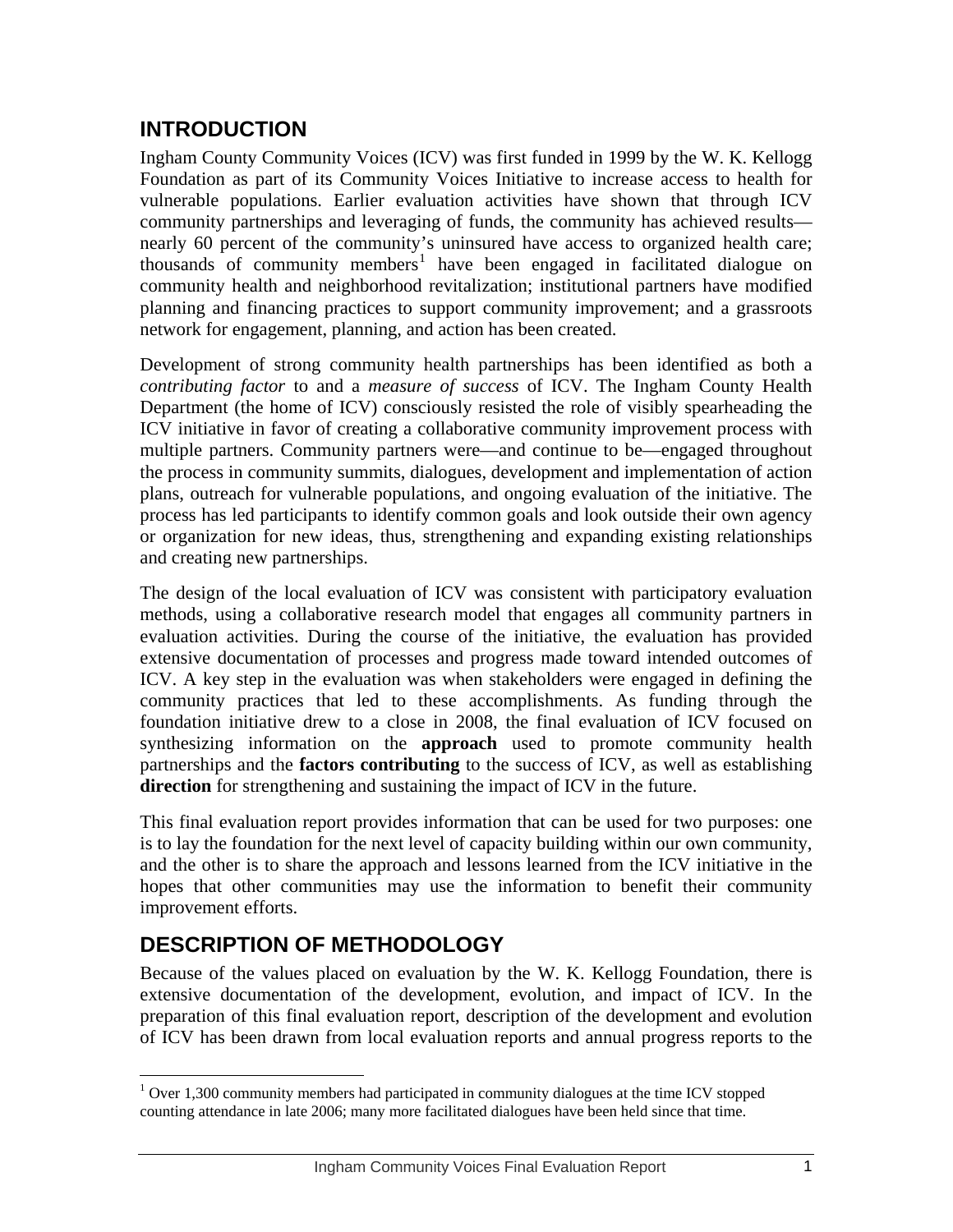<span id="page-5-0"></span>W. K. Kellogg Foundation prepared over the course of the initiative. These reports have chronicled the initial focus of the initiative on community dialogues for the creation of an organized system of care, the later identification and support of effective community practices for community improvement, and, more recently, the movement toward action on the determinants of health and community capacity building.

During 2007, key informant interviews and study circles were conducted to gather stakeholder reflections on ICV, lessons learned about building community capacity for accelerating improvement, the degree to which community practices for community improvement have become the norm, and future direction of the initiative. Six persons identified as representatives of primary stakeholders, lead partners, or collaborating organizations, were interviewed individually using a set of open-ended interview questions. Another 13 people responded to the interview questions through an online survey instrument. A study circle was conducted with members of the Ingham County Health Department, which included individuals who have been involved with the initiative since its inception and some who recently assumed administrative responsibilities related to ICV. Another study circle was conducted with members of the Immigrant and Refugee Resource Collaborative, which addresses one of the priority areas supported during the final phase of ICV.

In addition, quantitative data were updated on the activities of Community Health Workers, enrollment in the Ingham Health Plan, and estimates of the proportion of population who would be without health coverage if the health plan did not exist.

## **EVOLUTION OF INGHAM COMMUNITY VOICES**

Two goals were originally identified for the Ingham Community Voices initiative through a series of stakeholder interviews, community dialogues, and neighborhood summits. The goals were to (1) increase access to health services for the uninsured by establishing an organized system of care; and (2) improve health, as experienced by residents, by mobilizing neighborhoods and communities. During the early phases of ICV (1999–2003), the focus under the first goal was the creation and expansion of a viable funding strategy, the Ingham Health Plan, to provide health care coverage for the uninsured population. Under the second goal, a wide range of community and neighborhood development activities were aimed at building capacity to measure health and implement strategies, establishing working relationships among stakeholders, and creating mechanisms for communication between community organizations and policymakers (refer to Attachment A, excerpt from *Community Voices: The Ingham Model*, 2003).

As Ingham Community Voices has evolved, the two goals and the strategies for each have become increasingly intertwined. The evaluation has documented that strategies originally intended to engage and mobilize communities, such as community outreach workers, were effectively utilized to increase enrollment in the Ingham Health Plan, and the availability of coverage through Ingham Health Plan served as an incentive to engage community members. Participation in community development and neighborhood activities grew, the community role in needs assessment and planning was strengthened, and, as key informants have said in the past, "*community institutions began to recognize*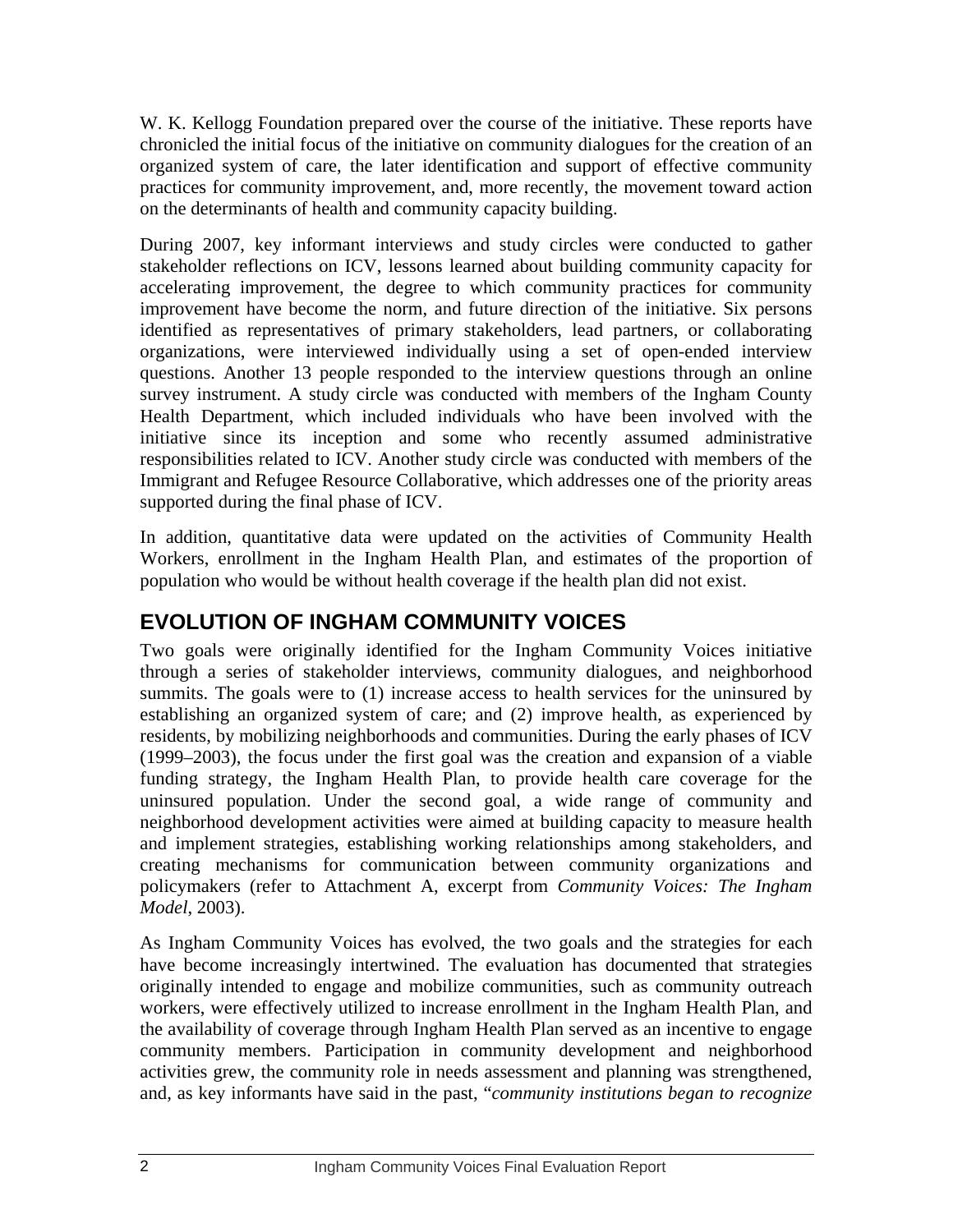<span id="page-6-0"></span>*the resources neighborhoods have to offer and work with the neighborhoods, rather than for them*." As ICV moved into its final phase, institutional partners were changing the way they do business—relying on the ICV process for neighborhood needs assessment, using information from community summits and actions plans in development of strategic plans, and targeting funding to community priorities. As institutional partners had become more involved in the community and neighborhoods, community residents had become more involved with the institutional partners.<sup>[2](#page-6-0)</sup> (This change in relationships was reiterated during the final evaluation of ICV when key informants said that institutional partners and community-based organizations were learning to effectively use each other as sources of knowledge, experience, and support.)

In late 2003, discussions were launched with community partners to identify and define the methods and patterns of practice that led to accomplishments such as implementation and expansion of the Ingham Health Plan and development of neighborhood action plans and community-building activities. The result of these discussions was the identification of five catalytic community practices for accelerating community improvement: (1) engaging and mobilizing community members; (2) facilitating dialogue and creating connections; (3) identifying and supporting civic leadership; (4) using all the assets of the community for change; and (5) sharing and using data and information to support and monitor progress. These practices were woven throughout initiatives and activities within each of the Ingham Community Voices Phase III priority areas (i.e., community health worker outreach, adult oral health, men's health and prisoner reentry, case management for refugee health, mental health and substance abuse, health plan coverage strategies, and community building).

As community partnerships were enhanced and expanded, the work of ICV became embedded in a comprehensive community collaborative, the Power of We Consortium, formerly the county human service agencies' multipurpose collaborative body. The Power of We Consortium (PWC) expanded its membership and its purpose to become a "network of networks" designed to accelerate change in the capital area by investing in critical infrastructure and supporting the five catalytic community practices.[3](#page-6-0) The five community practices, along with a statement of principles and values, formed the foundation for an updated theory of change for community voices (see Attachment B, *The Power of We Theory of Change,* August 2005).

#### *How is Ingham Community Voices Perceived Now?*

 $\overline{a}$ 

During the final evaluation in late 2007, when key informants were asked what "Ingham Community Voices" meant to them, the descriptors used most often were a community engagement process; involvement of grassroots citizens; access to health care; a broad definition of health; collaboration; improving the health and well-being of the community; and raising the voices of those who traditionally have not been heard in the policymaking process. As one person said, *"It represents a movement to create change* 

<sup>2</sup> Public Sector Consultants Inc. (PSC), *Ingham Community Voices Phase I and II Evaluation, Final Report* (Lansing, Mich.: PSC, April 2004).

<sup>&</sup>lt;sup>3</sup> PSC, *Ingham Community Voices Phase III Evaluation, Annual Report* (Lansing, Mich.: PSC, October 2005–September 2006).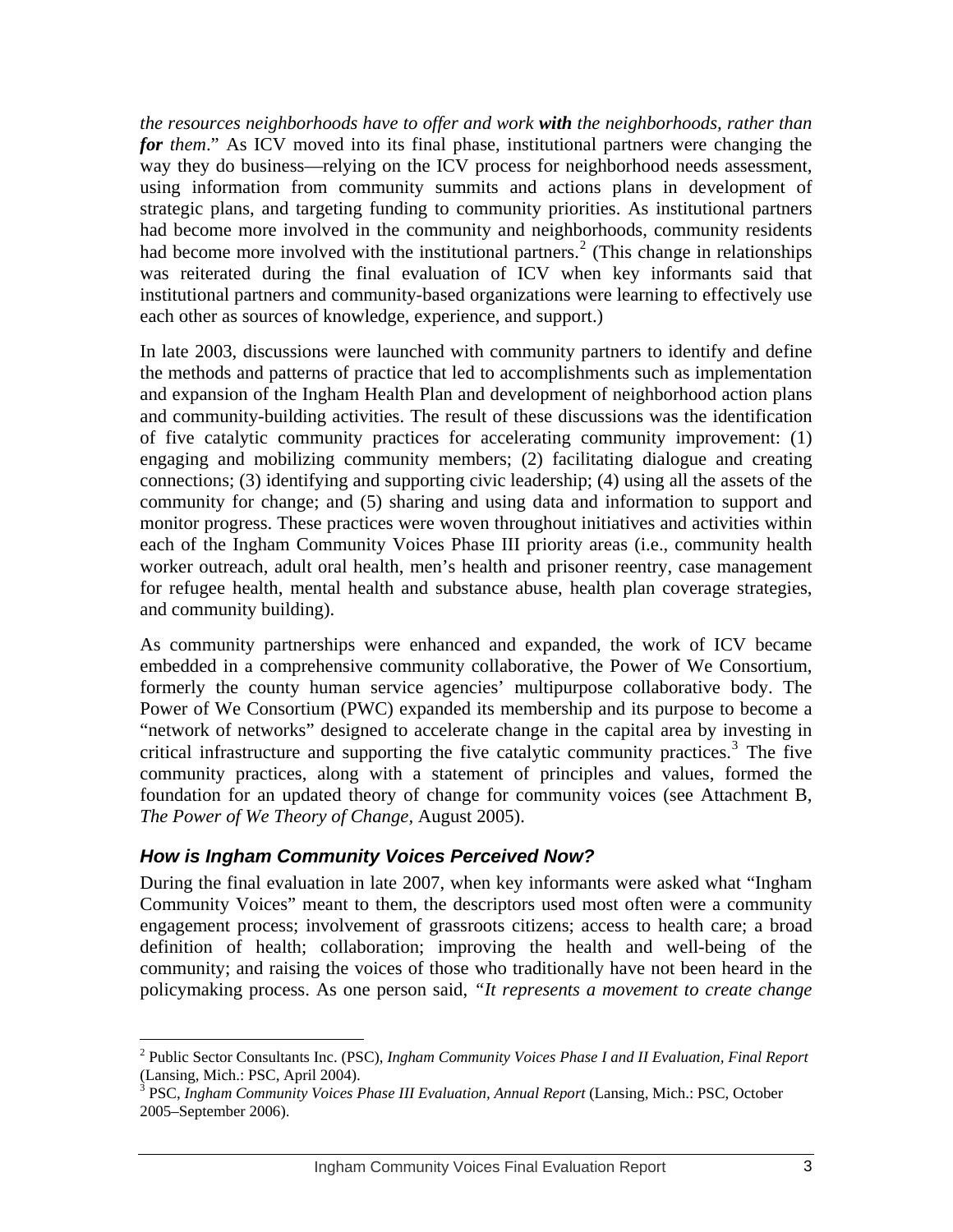#### <span id="page-7-0"></span>*from the bottom up. It is the antithesis of 'officials' telling the man on the street what's best for him."*

Key informants also said that ICV is a process that is hard to distinguish—it is *"the way we do things."* It has grown considerably from a health care and human services initiative to a community-building initiative that encompasses a much broader agenda and many partner agencies and organizations. Key informants mentioned that the methods used for ICV were applied to other community priorities, such as early childhood development and prisoner reentry. They also cited the Power of We Consortium as an outgrowth of the initiative and a good example of a comprehensive community effort.

While many key informants said that ICV has grown to *"involve more voices from more aspects of the community,"* a few expressed concern that the initiative has not spread to include more neighborhoods, or more of the minority populations, or more community partners.

From its inception, ICV was intentionally designed as a collaborative community improvement process with multiple partners, rather than a distinguishable administrative structure or brand of one organization. ICV utilized existing organizational structures, and encouraged their adaptation, connection, and improvement. Some key informants interviewed during the final evaluation believe these enhanced organizational structures will influence the community for many years. However, the lack of a distinguishable brand for ICV may have had an unintended consequence: key informants who have been tangentially involved in ICV are only aware of its most visible aspects, such as its website, work with neighborhood centers, and the Power of We Consortium. They are less familiar with ICV support for community dialogues, work being done in each of the priority areas, or the five community practices for accelerating community improvement. The point was made by a few key informants that even within the Ingham County Health Department (ICHD), there are staff that *"have no clue"* about Ingham Community Voices. One key informant within ICHD said, "*I am familiar with earlier ICV dialogues, but I am not sure what has been happening with ICV during the past year.*"

# **OUTCOMES OF INGHAM COMMUNITY VOICES**

Over the course of the initiative, evaluation of Ingham Community Voices has documented increases in health care coverage and access to oral health services for the uninsured; development of a regional action plan for improved access to substance abuse services; implementation of a series of community dialogues on mental health and creation of the Mental Health Partnership Council as a formal committee of the Capital Area Health Alliance; publication of information to increase awareness of health status disparities; and creation of a multicounty information and referral system, In Touch with Community Resources.

Under the goal of improving health by mobilizing communities, a wide range of community development and neighborhood activities have been carried out, with an emphasis on capacity building, network development, and communication. ICV evaluation has documented that participation by residents has grown in community development and neighborhood activities aimed at improving health; there has been an increase in participation of minority and rural populations and new community leaders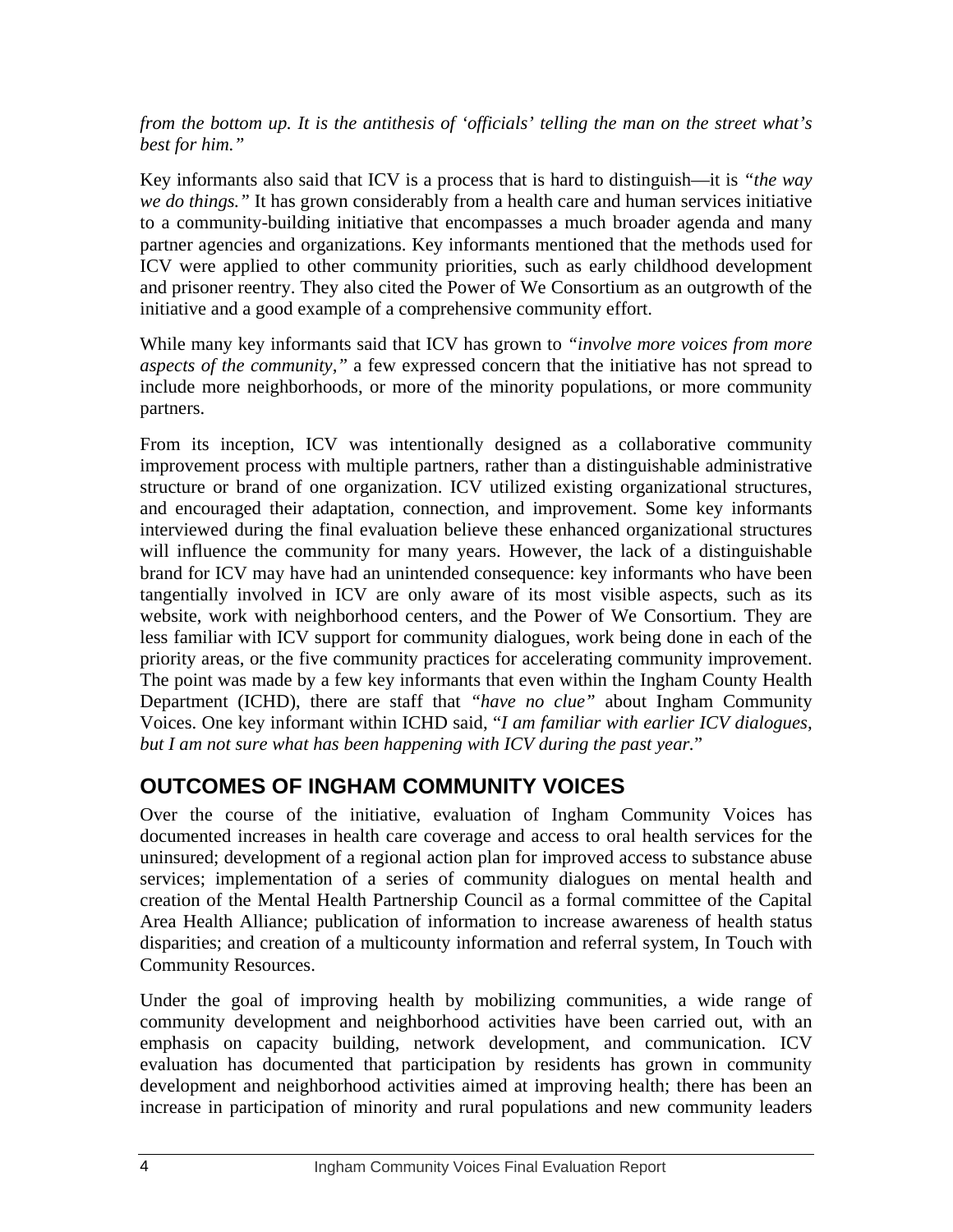are emerging; community institutions recognize neighborhood resources as an asset for providing services; information sharing among organizations and between organizations and neighborhood-based efforts has improved; and cooperative efforts on community health goals have increased across neighborhood organizations, agencies, and city and county governments.

During earlier evaluation activities, study circle participants and key informants have attributed major policy changes to ICV, including:

- **E** establishment of a formal policy that permits financial reimbursement through Medicaid for public awareness and outreach services;
- ICHD structuring of services to use community organizations and community health workers (CHWs) for service delivery and linkages to other services;
- expanded Ingham Health Plan funding for CHW outreach;
- creation of a mechanism for people to designate donations through the Capital Area United Way (CAUW) specifically for support of CHWs;
- changes in the structure and role of the Power of We Consortium to achieve greater diversity in the consortium and establish responsibility for monitoring community improvement activities and developing funding strategies for community-based work;
- commitment of stakeholders to find resources to invest in community improvement, such as matching local funds to federal Compassion Capital Fund resources to build the capacity of local organizations; and
- **Pertiden** participation of community members in shaping priorities and programming of neighborhood centers and community initiatives.

### *Where has the most progress been made by Ingham Community Voices recently?*

As part of final evaluation activities, key informants were asked specifically about progress in the seven priority areas of the national initiative: community health workers, adult oral health, mental health/substance abuse, case management for refugee health, men's health and prisoner reentry, health plan coverage strategies, and community building.

Key informants consistently identified community building, community health workers, health plan coverage strategies, and refugee health as the priority areas where the most progress had been made. They credited the progress made to commitment by the local health department and community partners, resources provided to neighborhood organizations, and the trust that has developed between community partners. Some of the comments made by key informants about progress in each of these priority areas follow:

## *Community Building*

*The Power of We has promoted, strengthened, and institutionalized the various efforts around community building. Many organizations and programs have benefitted from these efforts and the coordination and partnerships are growing.* 

\* \* \*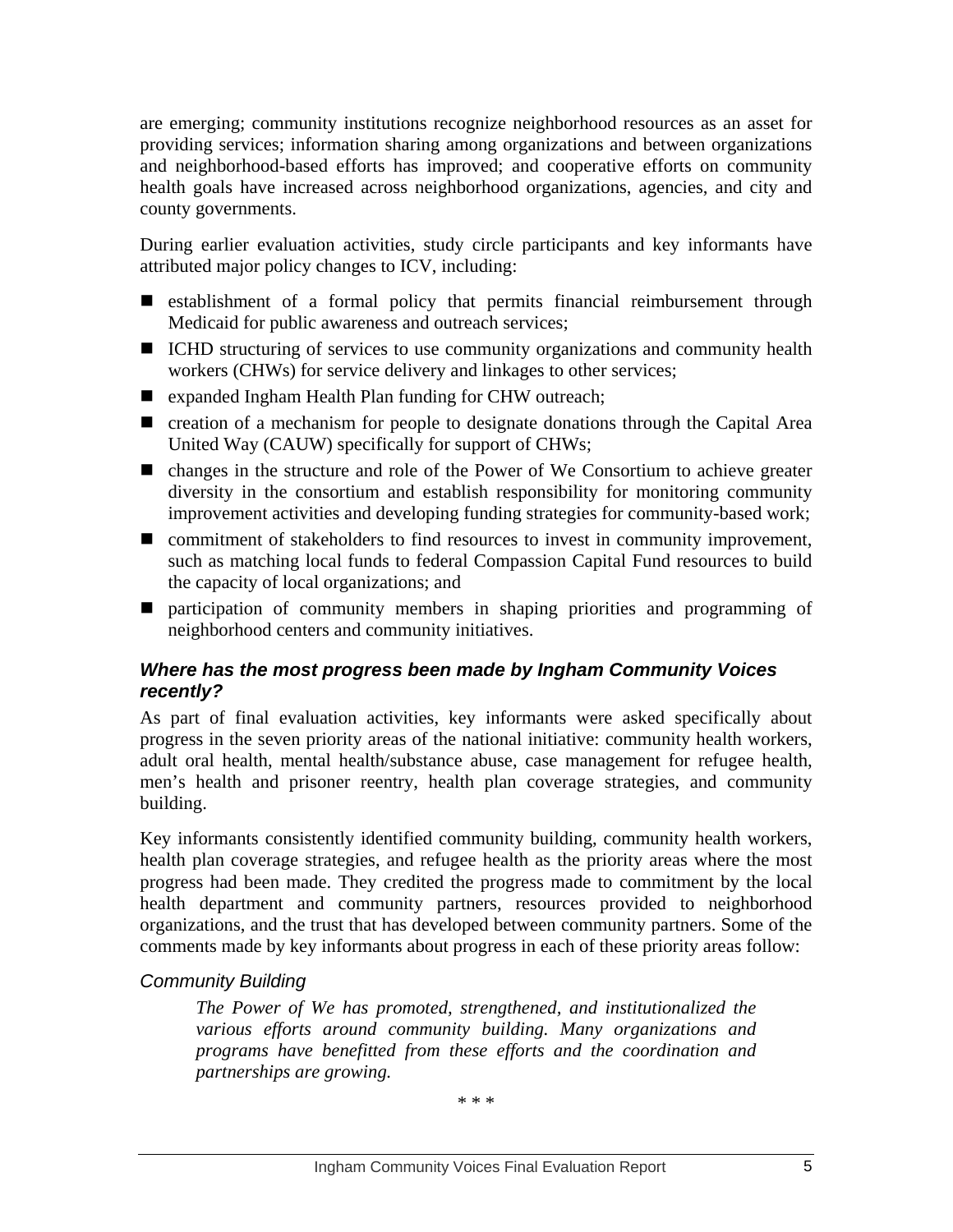*ICV, through the Power of We, has created the ability to help community not-for-profit agencies improve their organization and capacity to serve. The ICV strategy for delivering services is to build capacity in the community through building capacity in not-for-profit service agencies. A federal grant was obtained to help support agency capacity building.* 

\* \* \*

*In this area there has been great progress regarding community-based outreach organizations. Ingham County has supported the operations of a number of organizations that all work toward connecting neighbors to services and programs. Historically, there was some friction between these organizations as we were all grant funded, often competing for the same funds in the same county. Throughout the final years of ICV, the tension subsided as the ICHD brought us all together and acknowledged each of our strengths and unique abilities. The community groups now see each other as allies, sharing resources, asking questions and offering advice. The outreach workers having a good sense of their counterparts in other areas helps us provide better services to those who walk through our doors and happen to live in another part of town.* 

*Community Health Workers* 

*Extraordinary progress made in this area. ICHD, with support from ICV, has helped to establish a solid identity for CHWs and the work they do. From providing training and support to accompanying CHWs throughout the neighborhood to get a true sense of what 'community' means, the CHW outreach initiative has been a tremendous success.* 

\* \* \*

*The use of community health workers has expanded in the community and their skills have improved. The improvement comes from the recognition by the health department and other agencies that community health workers are effective tools for conducting agency business. The CHW model now has political capital in the community.* 

\* \* \*

*This has had a major impact in the neighborhoods, as more people are now enrolled and using the IHP and we have a better sense of the other needs of local low-income households.* 

\* \* \*

*Community members feel empowered because serious efforts were undertaken and achieved.* 

#### *Health Plan Coverage Strategies*

*Strategies to assure access to health care are now a part of the political fabric of the community. The strategies have not changed greatly since the late 1990s when the Ingham Health Plan was formed. The size of the*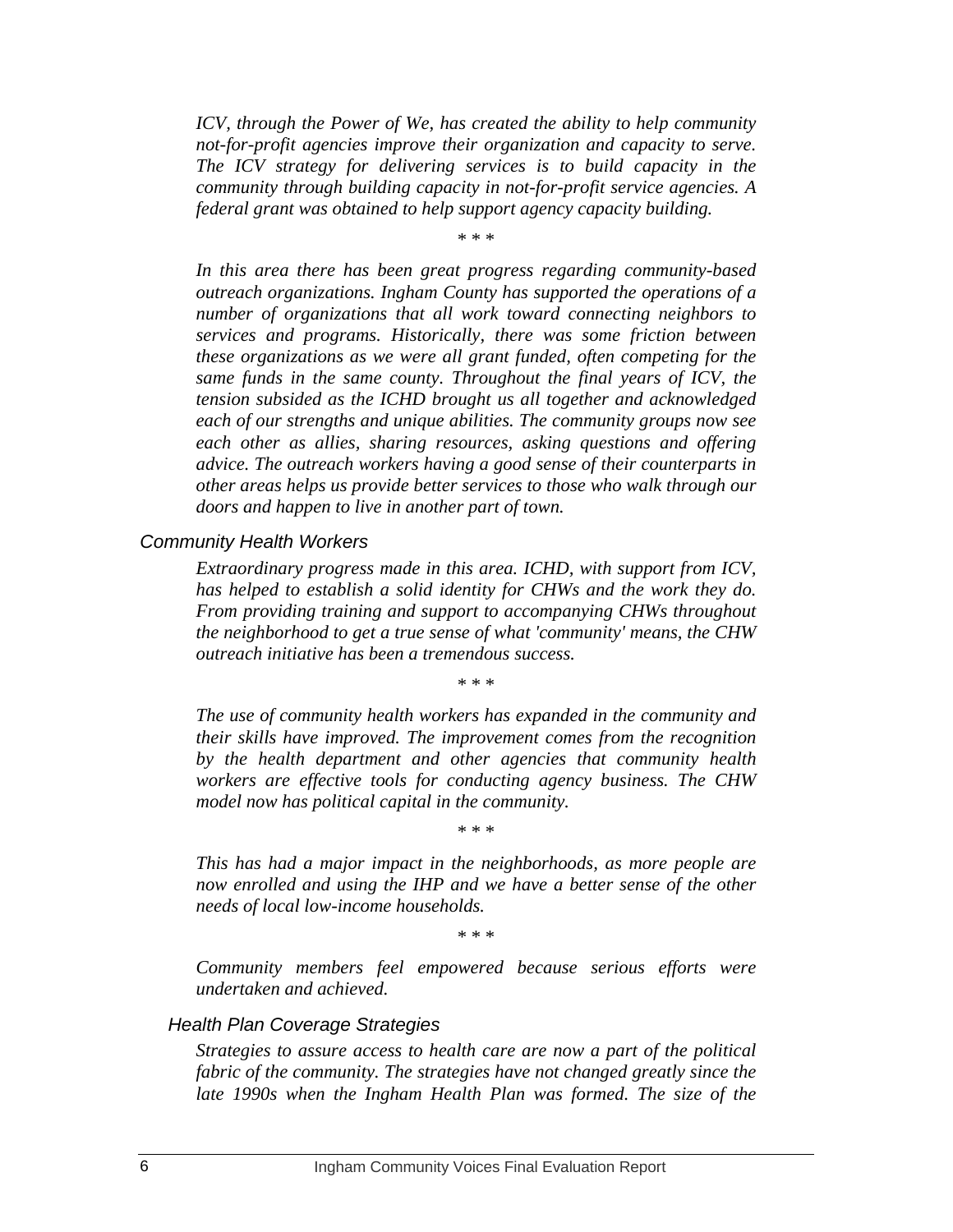*covered population has increased substantially, until more than 50 percent of uninsured have health plan coverage. This is clearly the result of ICV providing leadership and building community support.* 

\* \* \*

*The Ingham Health Plan continues to provide coverage to approximately 15,000–18,000 people per year. The provider network has increased to include more specialty services. Many people use ICV-supported neighborhood centers to enroll and get information about their health plan, and to navigate through the provider system. The board of the IHP corporation is diverse and includes users and community advocates. They have set a priority on getting 'user-level' feedback that informs the way policies are set.* 

#### *Case Management for Refugee Health*

*Agencies serving refugees have learned to cooperate and coordinate services—reducing duplication of services and filling in gaps. This is a change from a competitive attitude bent on protecting agency turf. The change resulted from ICV efforts to convene agencies and focus on the needs of the refugee population.* 

Key informants noted less progress in other priority areas. They said that good strides have been made in creating awareness of adult oral health needs and providing services, but more work needs to be done to serve the uninsured. In the area of mental health/substance abuse, key informants said that dialogues had been used effectively to increase awareness of both mental health and substance abuse issues, and the community mental health agency was credited for expanding its vision to include promoting and improving the level of mental health in the community in addition to treating the most acutely mentally ill. The few respondents who were aware of any work in the area of men's health and prisoner re-entry mentioned the formation of a group to coordinate efforts, and they stressed the importance of addressing the transition of men from prison to the community.

#### *What changes in the relationships between institutions and communitybased partners have occurred as a result of Ingham Community Voices?*

Earlier ICV evaluation findings indicated institutional partners were "changing the way they are doing business," and that information sharing and cooperative efforts on community health goals had increased across neighborhood organizations, agencies, and city and county governments. To further explore the changes taking place, and as part of final ICV evaluation activities, key informants were asked in what ways they had seen relationships change between institutions and community-based partners as a result of ICV.

All key informants described some change in relationships between institutions and community-based partners; a few used superlatives such as "dramatic" and "cutting edge" to describe the change; and many gave specific examples.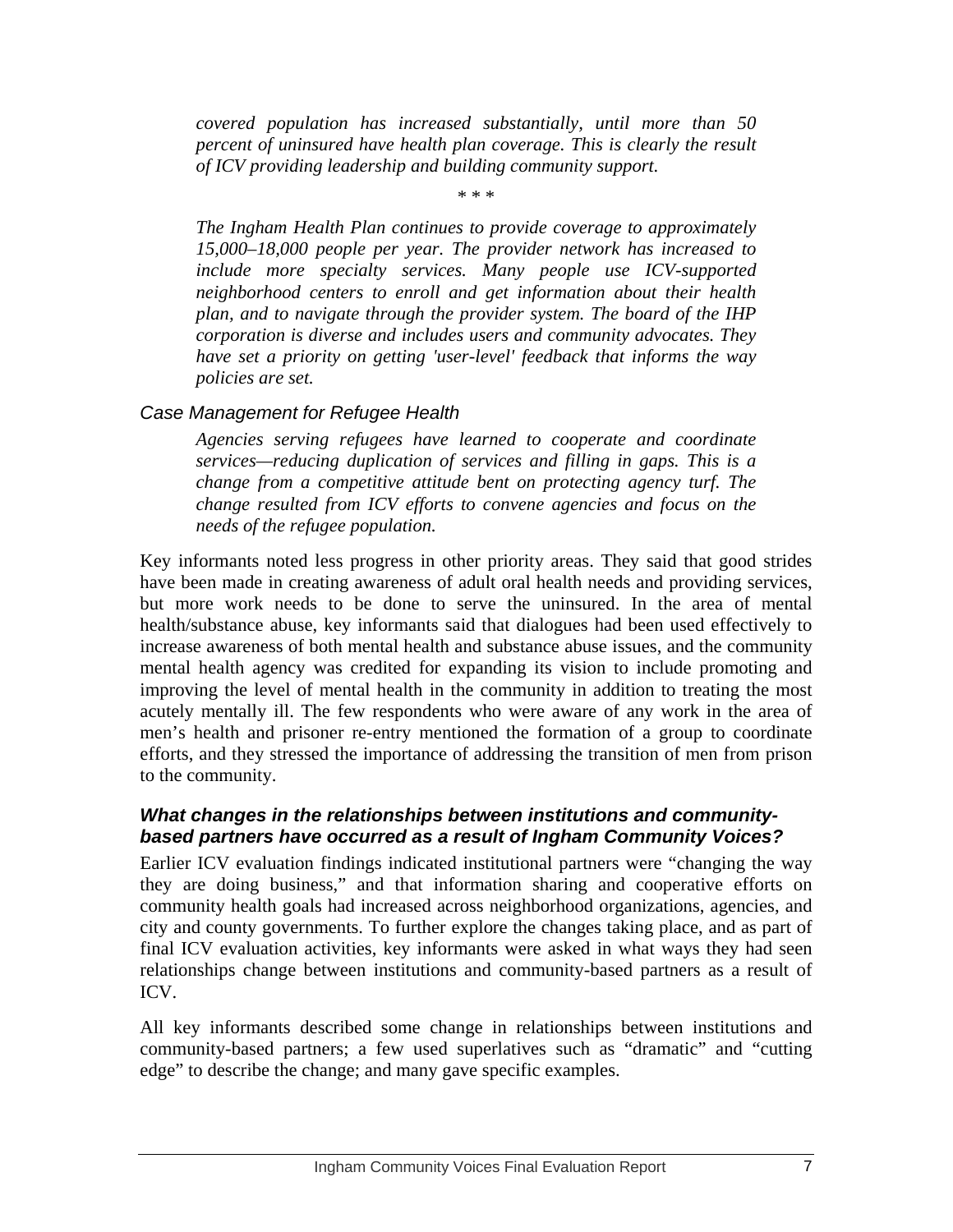*There have been dramatic changes in how community-based organizations are seen by institutions and agencies—as reporters of community conditions and partners in problem solving—and community-based organizations realized they had to step up and become a partner.* 

\* \* \*

*We are on the cutting edge of public health—engaging the community—getting neighborhoods to see health as central to their mission.* 

\* \* \*

*Both the Capital Area United Way and the community foundation have moved from just supporting individual agencies to supporting broader community impact.* 

*\* \* \** 

*Health plans are beginning to work with community-based organizations.* 

\* \* \*

*The City of Lansing was very much influenced by ICV and tailored programs and services and designed planning efforts and policies to be consistent with the information and spirit that came out of ICV.* 

\* \* \*

*When I started this work, I found it frustrating that different factions of the community didn't communicate, much less cooperate. Neighborhoods networked with other neighborhoods, faith groups networked with other faith groups (but mostly within their own denomination), businesses networked within business organizations . . . but there was no system for bringing entities from all of these seemingly unrelated realms to a single table to share ideas and problem solve. The Power of We and the Compassion Capital initiative have made great strides toward crossing those boundaries and creating opportunities for collaboration and change.* 

\* \* \*

*The major human service agency representatives sit regularly at the same table with representatives of community-based organizations. They share problems and propose solutions, often coordinating efforts and moving in the same direction.* 

*\* \* \** 

*Community-based organizations now see our institutions as partners—not the enemy from whom we are trying to extract information and services. When a CHW calls an institutional partner regarding services for a neighbor, there is a respect and friendliness that dominates the conversation. Conversely, I believe that our institutions feel the same way about [community-based organizations]: that CHWs are trying to make the job of the health department, for example,*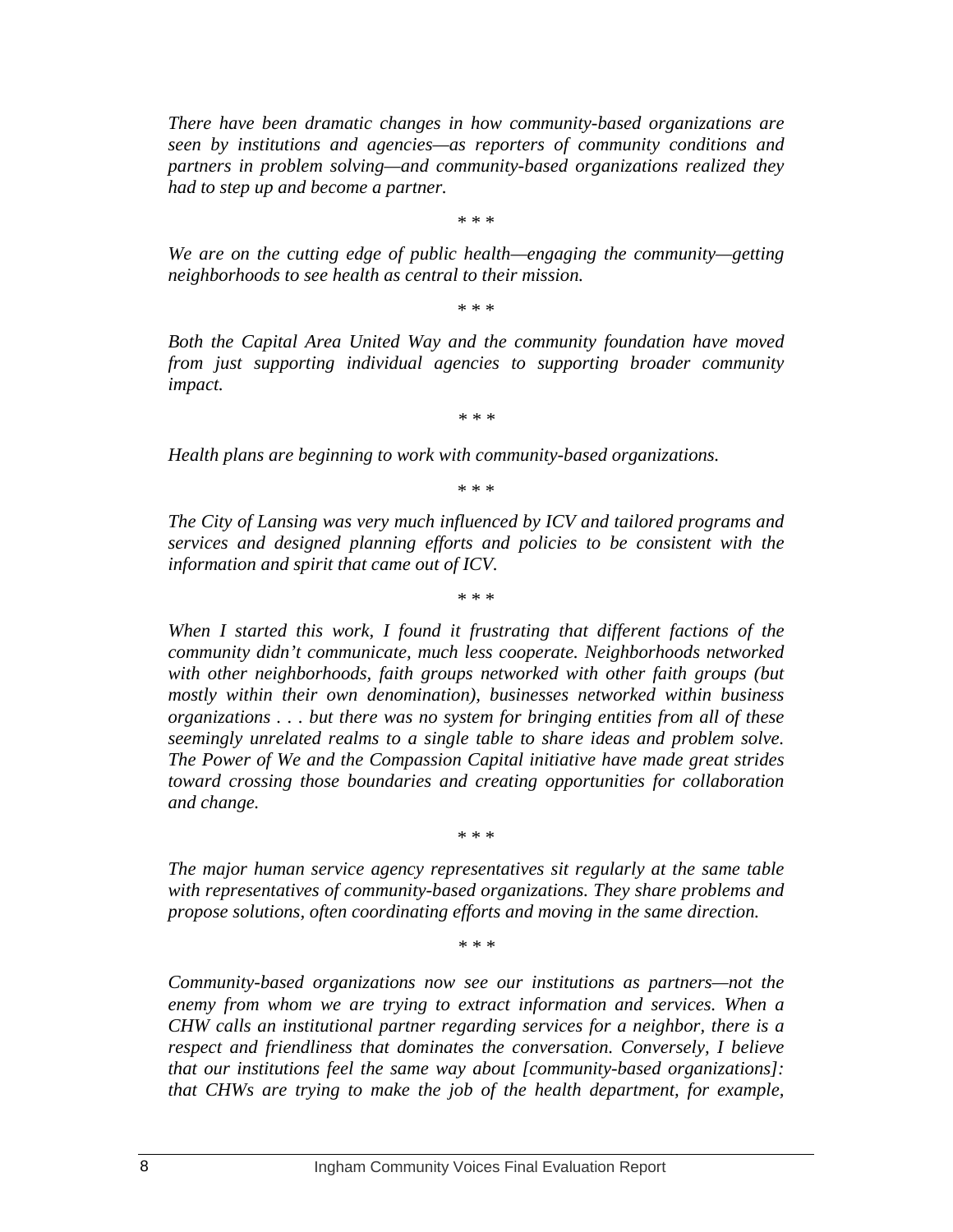*easier by being an intermediary between often-intimidated neighbors and what can be seen as large bureaucracies.* 

*\* \* \** 

*Because many organizations are part of the Power of We Consortium, [the Immigrant and Refugee Resource Collaborative] is better able to gain more support and resources for the immigrant and refugee population than we would otherwise have. Issues such as transportation and English as a second language are communitywide issues, and it is in the best interest of the community to work on them together. The networking has led to many projects. The Capital Area District Library (CADL) began partnering with refugee services around the goal of helping refugee teens learn English. This effort began with a grant and then, due to the program's success, the CADL decided to continue funding it. Now the CADL is active in the Immigrant and Refugee Resource Collaborative.* 

When asked if there were differences in the depth and breadth of these changes depending on the institutions or community-based organizations involved, some key informants said that the local health department and the City of Lansing were the institutions that were most affected, and that, in fact, the health department had initiated many of the changes. Key informants also noted that some human service agencies were more ready to accept the new model than others. Likewise, some community-based organizations are more ready to learn and grow, change, and participate in the new order in Ingham County. One respondent said it this way:

*I've found that 'old school' organizations still operate with an isolationist mentality, that is, we are all fighting for a small pot of funding, and therefore we have to look out for ourselves. The new philosophy emphasizes the benefits of collaboration and the concept that when one succeeds, we all succeed.* 

Key informants said that the commitment to the community process, the willingness to share and receive information and advice, and the availability of time and resources of institutions and organizations that have been ready and willing to change have made the difference: *"Those that can get out of their silos and actually listen are better able to bring solutions that really work."* 

One key informant said,

*These changes in relationships have occurred over the past 30 years and are played out in a number of venues and around a number of issues. The benefits are that the talents, views, and motivation of these parties are brought together for common purposes.* 

This is consistent with earlier evaluation findings that the history and characteristics of the Ingham County community were conducive to a community-based approach to improving access to health and that many individuals, agencies, and collaborative groups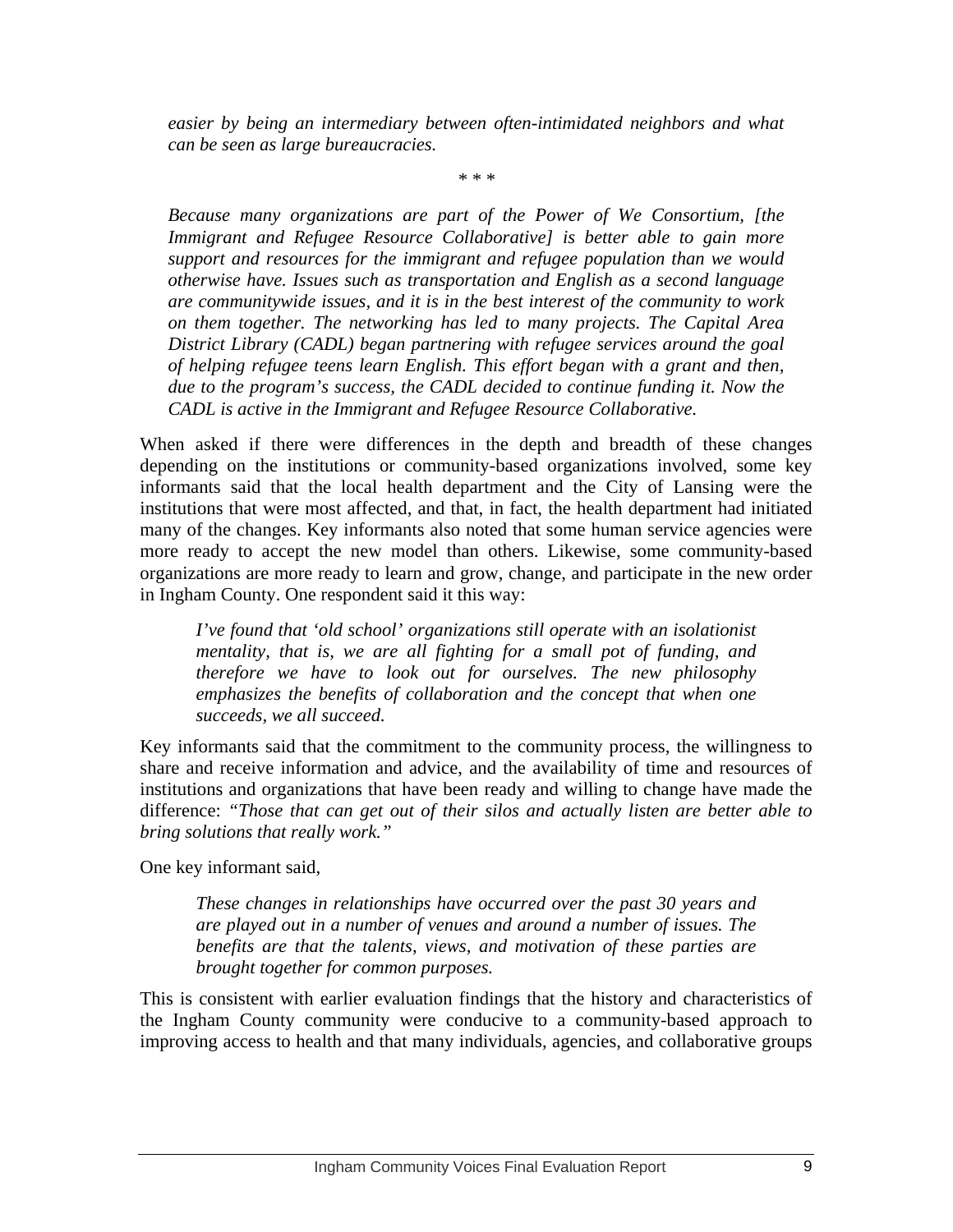<span id="page-13-0"></span>were poised to become partners at the time ICV was initiated. The ICV initiative focused attention on the incentives for these various entities to support community development.<sup>[4](#page-13-0)</sup>

#### *Are the five community practices for accelerating community improvement becoming the norm in community change efforts?*

In late 2003, community partners discussed the methods and patterns of practice that led to accomplishments such as implementation and expansion of the Ingham Health Plan and development of neighborhood action plans and community-building activities. The result of these discussions was the identification of five catalytic community practices for accelerating community improvement:

- 1. Engaging and mobilizing community members;
- 2. Facilitating dialogue and creating connections;
- 3. Identifying and supporting civic leadership;
- 4. Using all the assets of the community for change; and
- 5. Sharing and using data and information to support and monitor progress.

In the final evaluation of ICV, key informants were asked to describe examples of the community practices being applied and the extent to which they thought the practices were becoming the norm. All respondents could describe at least one example of one of the practices being applied, and some gave an example of an initiative that was using all five practices. The most examples given by key informants were of "facilitating dialogue and creating connections." While many of these examples were of a specific dialogue in the community on various topics, some mentioned the practice of facilitating dialogue **and** creating connections as part of a larger initiative or community process, such as through the structure and meeting agendas of the Power of We Consortium. The next most often mentioned examples of the community practices were of "engaging and mobilizing community members" (e.g., the work of neighborhood centers; community participation in the development of action plans) and "sharing and using data and information to support and monitor progress" (e.g., the Power of We community indicators report; analysis of data on immigrant and refugee populations by Michigan State University for use by the Immigrant and Refugee Coalition). The fewest number of examples were given for the practices of "identifying and supporting civic leadership" and "using all the assets of the community for change."

Some key informants said the five community practices are under way all the time; there are too many examples to mention. Some felt that the practices have been institutionalized as evidenced by the existence of the Leadership and Practice Committee, the Community Data Committee, community health worker outreach, and the Power of We Indicator report. Some said that sharing data has become routine. Regarding the practice of facilitating dialogue and creating connections, some key informants said that conversations are occurring in many different ways in the community.

 $\overline{a}$ <sup>4</sup> *Ingham Community Voices Phase I and II Evaluation, Final Report*.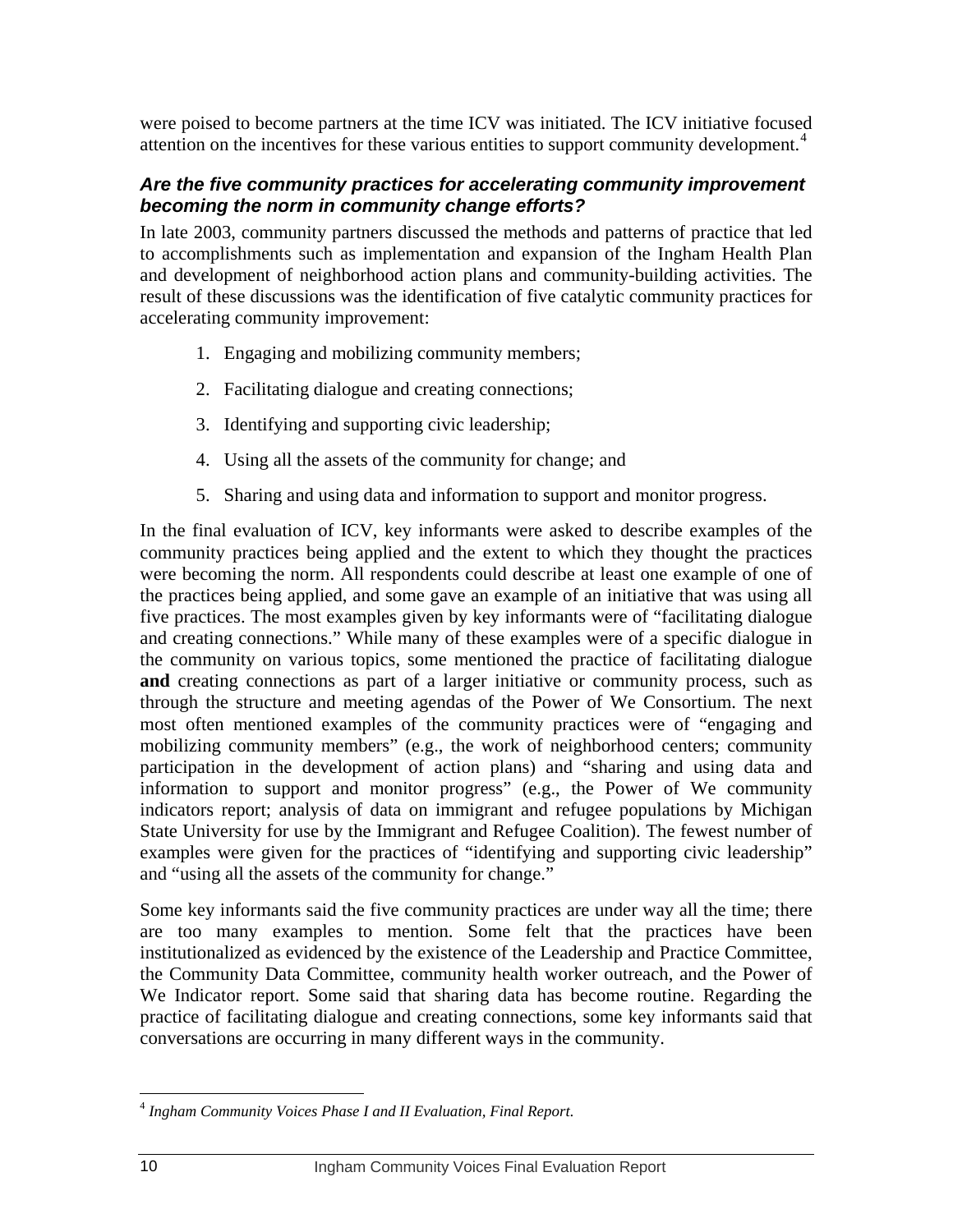Several key informants said that the five practices are all necessary and intertwined; one practice alone is not as strong as the combination. One respondent said the practices interact constantly and that every successful initiative has used them as coordinated building blocks. Another person made the same point using the Power of We community indicator report as an example; this key informant said that sharing data through the report is used as a method for engaging the community to foster community improvement by using all the assets of the community for change, and that dialogue has helped shaped the indicators in the report. One individual knew of one initiative where the approach became top down rather than following the community practices, and said that initiative was not as successful as a result.

#### *Disseminating the Five Community Practices*

"Identifying and supporting civic leadership" and "engaging and mobilizing community members" were practices that the most key informants suggested needed more work. One respondent said that there have not been concerted efforts to identify new leadership, but rather that efforts have been aimed at involving individuals who have traditionally been engaged in community activities, particularly within the African American community.

*There are a number of people in the Black community who hold leadership positions who need to be involved but have not been approached beyond sending out a letter announcing an upcoming event. I am speaking of the church leaders, leadership of Greek groups, civic improvement groups, and self-help groups. Normally when I attend large community meetings, I run into the same half dozen or so folks that make most large community meetings. There needs to be follow-up with the new faces that show up at times to further engage them in activities on an ongoing basis."* 

Another respondent made a similar comment regarding the practice of engaging and mobilizing community members:

*There needs to be more earnest outreach to involve new potential leaders in the community who would have some fresh ideas and perspectives on addressing some of the problems.* 

Other suggestions for improving the five practices included convening smaller groups concerned with a single issue and giving them time to really dialogue rather than just listening to experts and reacting; sharing data more widely with the partners around the table; and developing a shared definition of progress so that our community can begin to share and use the proper data to get to our desired goal.

When key informants were asked what could be done to disseminate and support these practices more broadly in the community, they made the following suggestions:

- Continue dialogue about these practices, whether connected to ICV or not.
- Really engage those that are disenfranchised and those on the other end of the scale who are very comfortable in their own little worlds.
- **Bigger is not better. Create many more subgroups with common interests and goals.** Work can get done quicker and will be sustained in a better way because you will get more buy-in from those that really care.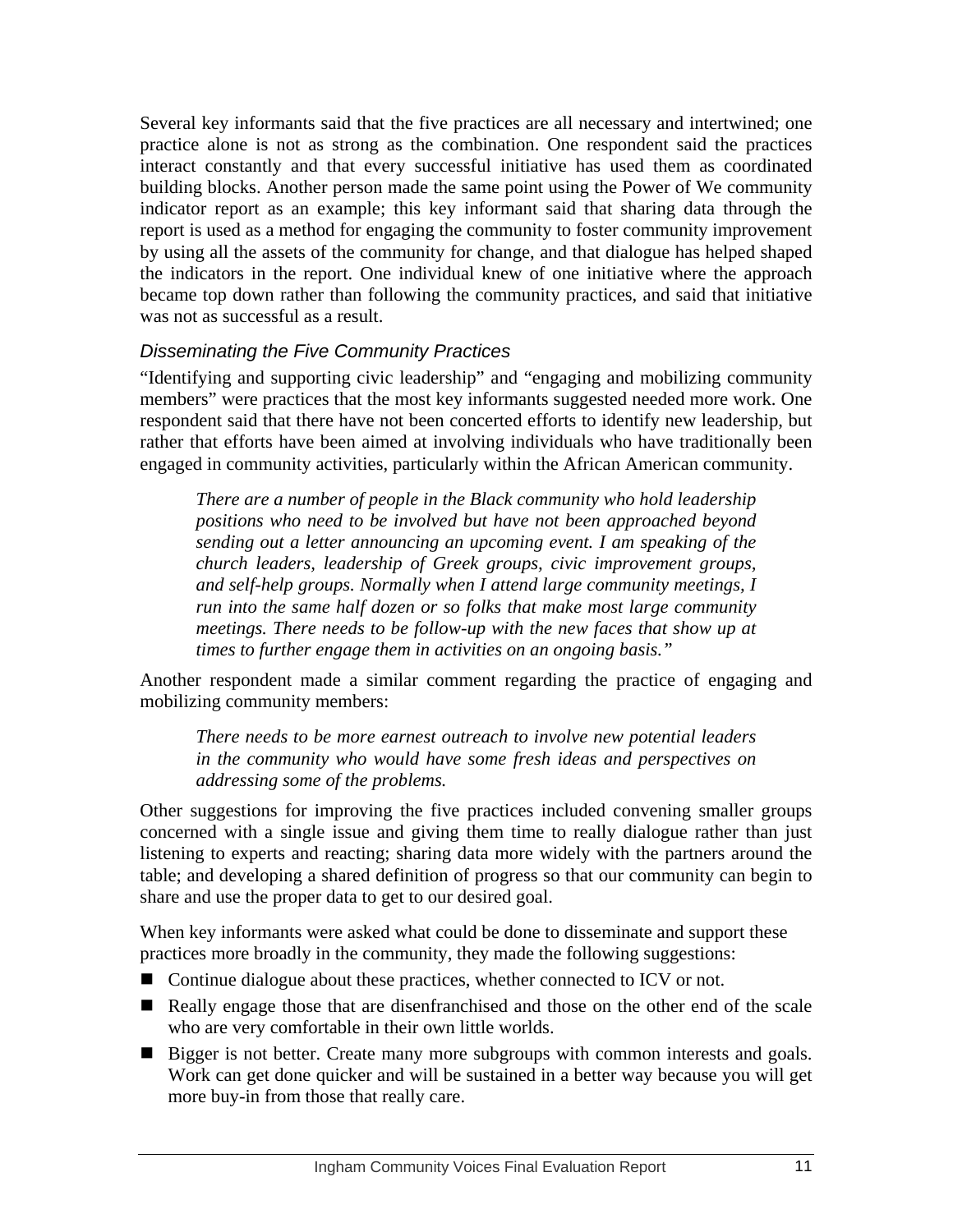- <span id="page-15-0"></span>■ Write articles about the five practices and successful programs or projects that are using the five community practices; publish articles in neighborhood newsletters, local papers, radio and TV shows, and have larger employers disseminate updates with paychecks.
- $\blacksquare$  Hold meetings when working folks are available.

The importance of engaging more of the broader community was echoed by several key informants. One individual put it this way:

*My experience is that when you are involved in a process or project you think it is widely communicated and everyone knows about it. But when you are outside the project or process, you find that very little is known about it and a very small percentage of people are engaged. The way to support practices more broadly in the community is to identify ways to engage the community outside the current circle.* 

# **FACTORS CONTRIBUTING TO SUCCESS**

In previous evaluation reports, the following factors were identified as contributing to the success of ICV:

- $\blacksquare$  the history and characteristics of the Ingham County community were conducive to a community-based approach to improving access to health;
- ICV focused attention on incentives for partners to support community development;
- $\blacksquare$  the local health department made a conscious decision to work through existing community organizations rather than create a separate entity;
- **E** community organizations and agencies were granted a great deal of flexibility;
- ICV built upon existing capacity and relationships of neighborhood organizations, provided funding support for communication and outreach, and emphasized contributions that could be made by people in the neighborhood; and
- continued dialogue among all partners has supported the process.

The W.K. Kellogg Foundation requirements for evaluation led to close examination and reflection on the results achieved and identification of practices that contributed to results. Likewise, the foundation's emphasis on using evaluation findings to continually improve the initiative and strengthen the community led to current capacity building efforts in the community.

As part of the interviews for the final evaluation, key informants were reminded of earlier evaluation findings and asked to reflect on why they think ICV has been successful. Several people said they agreed with the factors mentioned above. As one person said, *"We had a firm foundation before the WKKF grant, and then ICV took us up a huge notch."*

Some respondents elaborated as follows on the points above:

■ Leadership of the health department, other human service agencies and organizations, and key governmental leaders has been critical to success.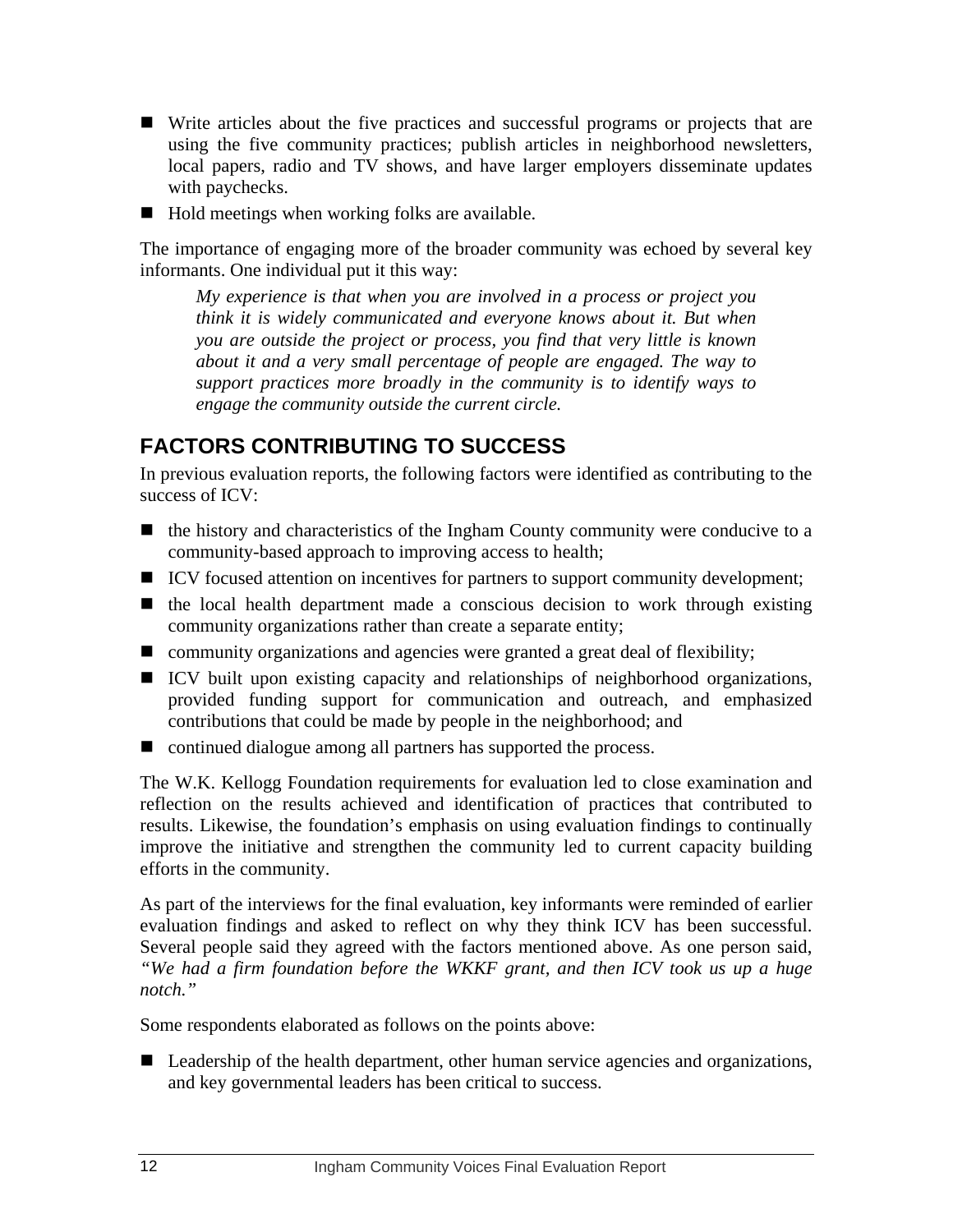- <span id="page-16-0"></span> The amount of flexibility given to community-based organizations has created and strengthened relationships with parts of the community.
- A compatibility of vision and a shared value of what a community should be helped to build the commitment to work together.
- Organizations were forced to find new solutions and could no longer just rely on traditional sources of funding for their existence.
- ICV supported and worked through existing organizations so that, instead of being alienated, they were embraced.

Many of the key informants credited the leadership and staff of the Ingham County Health Department with the success of ICV, sometimes noting that this work was "behind the scenes." One person took time to give the following description of the ICHD role:

*The staff at the Ingham County Health Department was dedicated to carrying through the ideals of ICV. Not just when it was new and fun, or easy, or fulfilling, but through all phases of the project. They remained committed to the principle of quality, timely care for all people as a right. They worked tirelessly to make sure community-based organizations felt supported and heard, and that our concerns were really addressed and not glossed over. Many thanks to Melany Mack, Ron Uken, Bruce Bragg, Doak Bloss, and Dean Sienko, and too many others to thank. They were willing to meet with community-based organizations anytime, anywhere to hear our concerns. They have been innovative, resourceful, true friends to the neighborhood-based organizations and the people we serve.* 

Credit was also given to the role that the W. K. Kellogg Foundation played in the success of ICV. The W. K. Kellogg Foundation was so committed to the goals of the Community Voices Initiative that they were "intolerant of failure." One key informant said that as the funder for the initiative, the foundation

*held our feet to fire on how well we were doing at community engagement and meeting expectations of the grant. They were willing to be confrontational; always challenging us to do better. They were never saying that we were doing it all, but that we were doing better.* 

# **NEW DIRECTIONS AND NEXT STEPS**

As the funded project period for ICV comes to a close, the stakeholders in the community are continuing to explore ways that the work of the initiative can be sustained. An initiative may be considered successfully "institutionalized' if it can continue after the original funding is gone and lead individuals are no longer involved. During the final evaluation, key informants were asked to describe the aspects of ICV that have been successfully institutionalized and what should be done to strengthen and sustain the impact of ICV in the future.

#### *What aspects of ICV have been successfully institutionalized?*

Almost all key informants said that ICV has been institutionalized in some way. Even though key informants were not asked explicitly about the community practices at this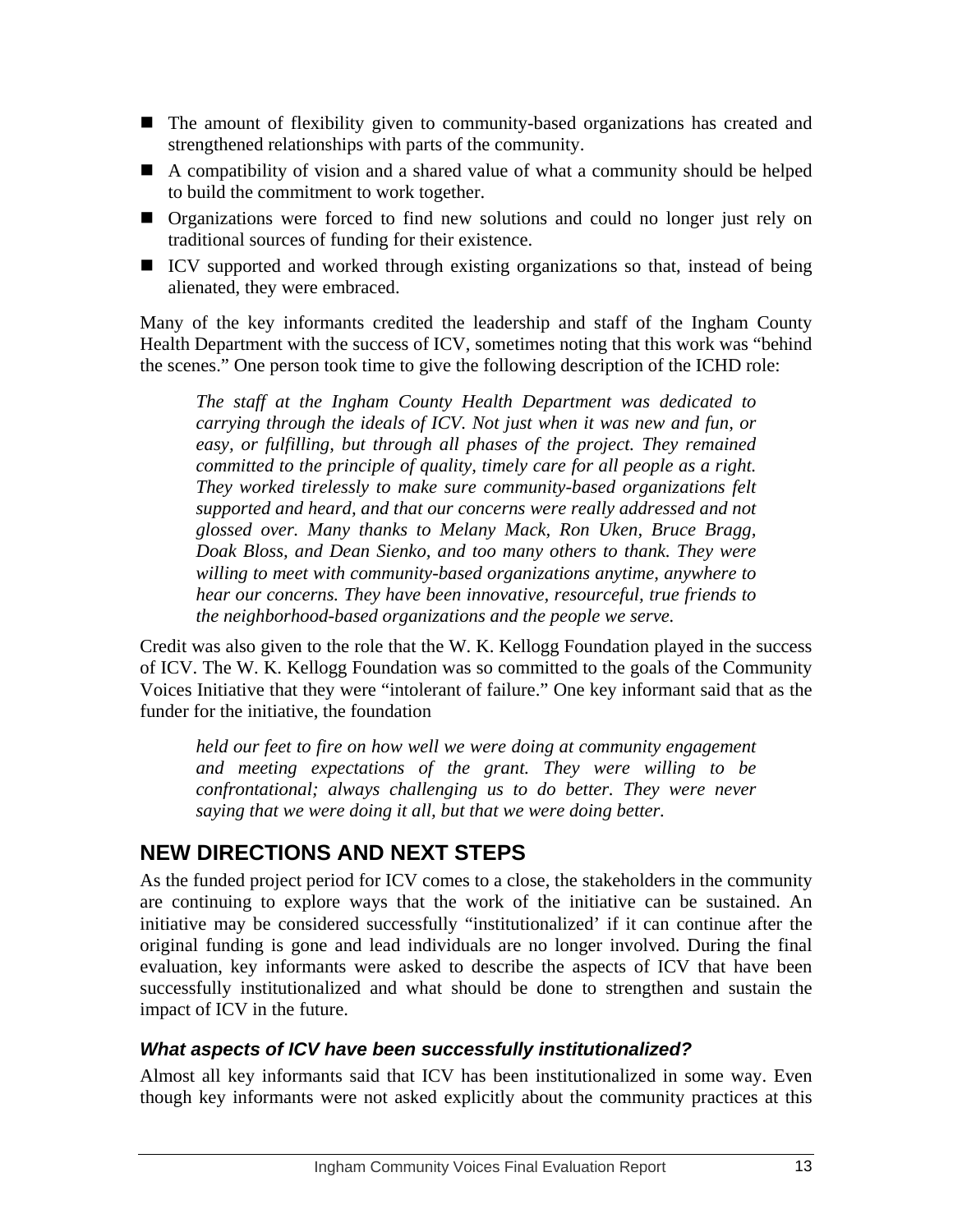point in the interview, it is noteworthy that many of the examples they gave of ICV having been institutionalized are also examples of the five community practices for accelerating community improvement. One respondent specifically said that the five community practices are becoming the norm, and therefore institutionalized. Aspects of ICV that key informants identified as institutionalized are listed below. Corresponding community practices are noted in parentheses.

- Whenever there is an issue in the community, there is a concerted effort to convene people; the community is demanding engagement. (Community practice: Engaging and mobilizing community members)
- Relationships and collaboration continue to be supported by the Power of We Consortium. (Community practice: Facilitating dialogue and creating connections)
- ICV supported the development of the Investors Steering Committee and provided the seed money to them so they could begin to jointly invest in community initiatives. (Community practice: Identifying and supporting civic leadership)
- $\blacksquare$  People and agencies have learned to do business differently, in a cooperative fashion, convening the community to understand problems and to develop strategies. Solutions do not just pop out of agencies and into communities. (Community practices: Engaging and mobilizing community members; Using all the assets of the community for change)
- There is recognition that what will make us successful is working together. (Community practice: Using all the assets of the community for change)
- Leveraging investment of community resources and development of the braided contract approach continue to be used as financing strategies for community improvement. (Community practice: Using all of the assets of the community for change)
- Changed relationships and funding going to the grassroots has helped position us to gain more resources, such as the Compassion Capital Fund. (Community practices: Facilitating dialogue and creating connections; Using all of the assets of the community for change)
- Data development and data-based decision making are ongoing. (Community practice: Sharing and using data and information to support and monitor progress)

#### *What should be done to strengthen and sustain the impact of ICV in the future?*

Looking forward, the challenges that were identified repeatedly by key informants were the economic outlook for Michigan and its effect on the availability of resources and collaboration; leadership transitions; and the risk of complacency. Key informants offered specific suggestions to address these challenges in order to strengthen and sustain the impact of ICV.

#### *Availability of Resources and Collaboration*

One key informant said that because of the economic climate and financial pressures, the community may not be able to look to institutional partners, such as area hospitals, as a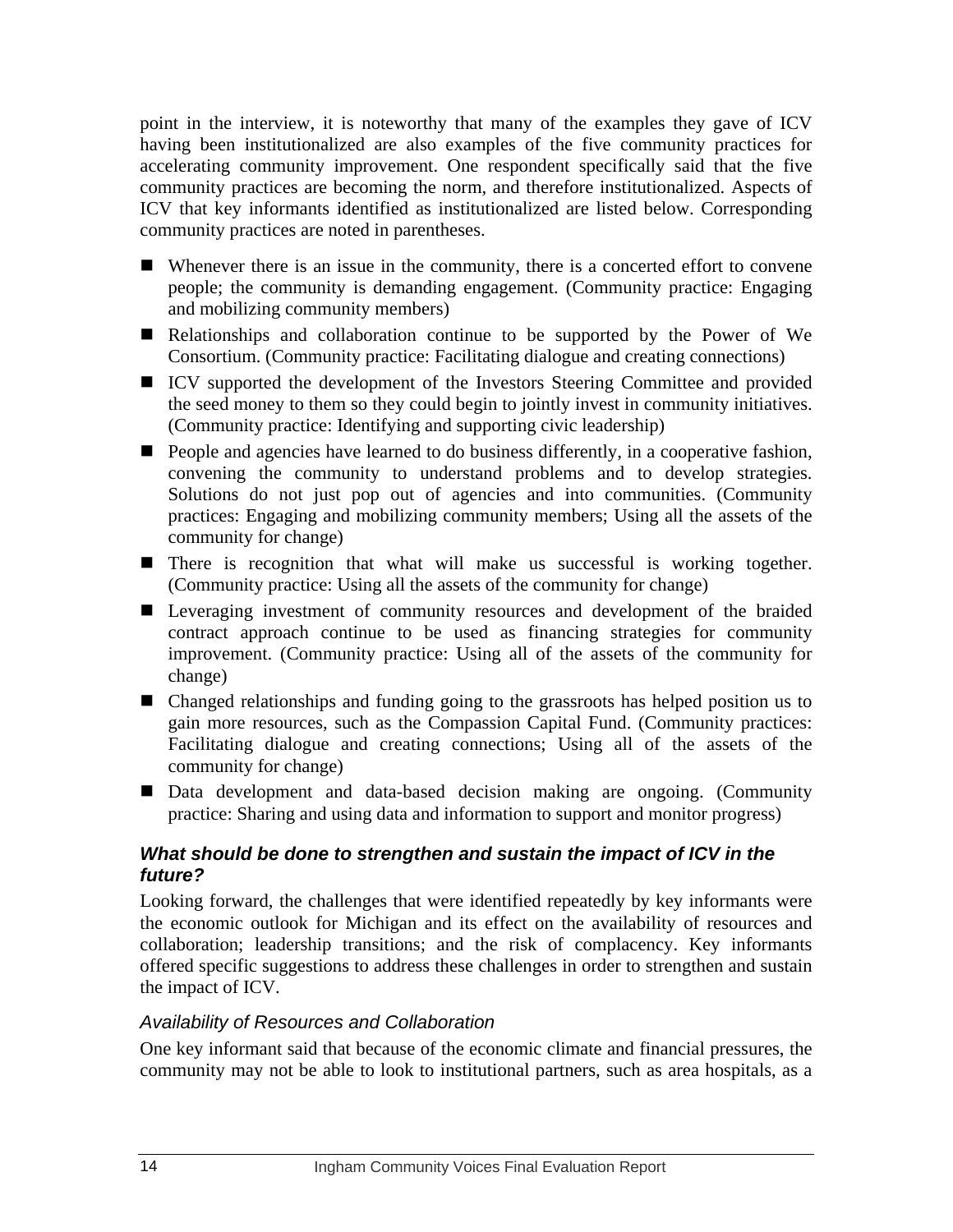source of financial support for community initiatives in the future. Some respondents said they hope the commitment of resources continues. One person specifically said,

*I hope that the Ingham County Health Department and the Ingham County Board of Commissioners appreciate all of the work that went into building the ICV project and that they agree to continue to financially support and build upon the positive changes that have been initiated!* 

While some respondents said that in a tight economy the ability to reach out and collaborate is severely restricted, others said that it is even more important to collaborate as resources become more limited: *"Collaboration is our only means of survival; we are going to need each other."* 

### *Leadership Transitions*

Not surprisingly, given the time that has elapsed since ICV was initiated, the community is experiencing leadership transitions at every level, within both institutional and community-based organizations. Key informants recognized that leadership capacity needs to be developed, and they also said that there are individuals that could be developed as potential leaders. *"Continuing efforts to develop good leaders who are sensitive to the voices in the community is very important."* One suggestion was to expand leadership capacity development workshops that have been offered to community-based and faith-based organizations through the Compassion Capital Fund initiative. One respondent said that from his perspective as a black resident of the Lansing area, more and continued efforts must be made to further engage the potential leadership that exists in the African American population. He said this is a frustration shared by others he has talked with informally in the African American community.

#### *Risk of Complacency*

Many of the key informants said that to ensure continued progress it is important to continue the current practices and work being done. But they also stressed that it will be important to keep the process dynamic and responsive. They offered the following suggestions:

- Build the Power of We Consortium by bringing more parts of the community into it.
- Continue the strong central support for ICV, but also ensure that when the W. K. Kellogg Foundation voice is gone, another challenger takes its place, but not a "one issue challenger." There needs to be some source for observing the process and challenging its assumptions and direction.
- Make sure successes are shared.
- Keep talking and listening. Continue dialogue about our community well-being and the community practices for accelerating change. One respondent suggested training more facilitators of dialogue.

Continued and expanded involvement of the community was a predominant theme in remarks by key informants across all sectors of the community and regardless of their level of participation in ICV. As one key informant said, *"We have to have the power of we–engaging with other community partners—the voice of the community speaking together."*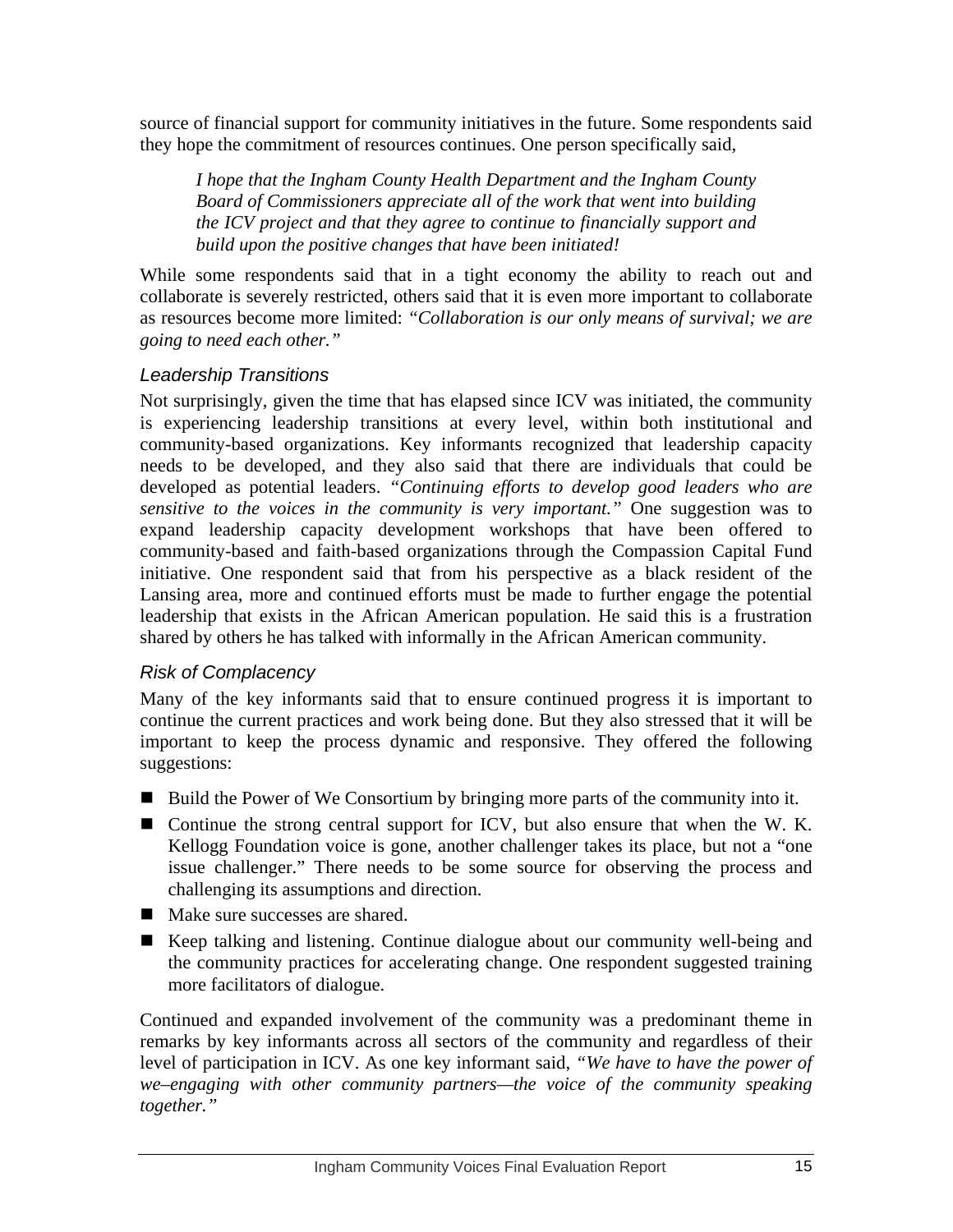<span id="page-19-0"></span>Members of the Immigrant and Refugee Resource Collaborative study circle provided insight on what it takes to engage and mobilize the community. They said*, "If community people feel there is a connection they will come back, but when very vocal 'with it' people have moved on, newer people have come on and felt lost."* Another key informant shared a similar comment about the need for tangible benefits:

*At one large gathering of the African American community there was a lively exchange of ideas and thoughts, but many of the ideas coming forth that evening have not materialized and as a result the community has not increased in its engagement.* 

A representative of a community agency made the same point this way:

*If I continue to learn something and the tasks are focused on something concrete and moving forward, then I keep coming. [Participating in meetings] must help me do my job better and help me connect with others. I need to see feedback on progress so I can see the benefit.* 

One member of the Immigrant and Refugee Resource Collaborative summed up the ICV initiative while expressing his concern for the future:

*It's sad the ICV is ending. It has been an incredible tool to get the voice of the community connected to those who can act on behalf of the community through a unified approach—that is our struggle. How do we make our issues part of the entire community? I am concerned that our voices will be buried again.* 

## **OBSERVATIONS AND RECOMMENDATIONS**

As the initiative comes to a close, the challenge for the community is the primary challenge confronting all collaborative efforts: how to sustain and strengthen the collaborative process. At this point, it is particularly informative to revisit the work of Lasker and Weiss,<sup>[5](#page-19-0)</sup> renowned researchers in the field of community collaboration. Throughout the initiative—and prior to publication of Lasker and Weiss' work—ICV has sought to correct the shortcomings that Lasker and Weiss describe as undermining collaborative problem-solving in communities, namely, "the politics of interest groups, the eroding sense of community, and the limited involvement of community residents in civic problem solving." Lasker and Weiss present a description of a "community health governance" model that defines a successful collaborative problem-solving process. As ICV evolved, their description of the community health governance model was used to inform the discussions and refinement of the ICV logic model.

Lasker and Weiss acknowledge that "engaging a broad array of people and organizations in a successful collaborative process is extremely difficult." To be successful in improving community health, they suggest that a collaborative process must first achieve

 $\overline{a}$ 

<sup>&</sup>lt;sup>5</sup> Roz D. Lasker and Elisa S. Weiss, Broadening Participation in Community Problem Solving: A Multidisciplinary Model to Support collaborative Practice and Research, *Journal of Urban Health: Bulletin of the New York Academy of Medicine* 80, No. 1 (March 2003), 14–47. All further quotations from Lasker and Weiss are taken from this article.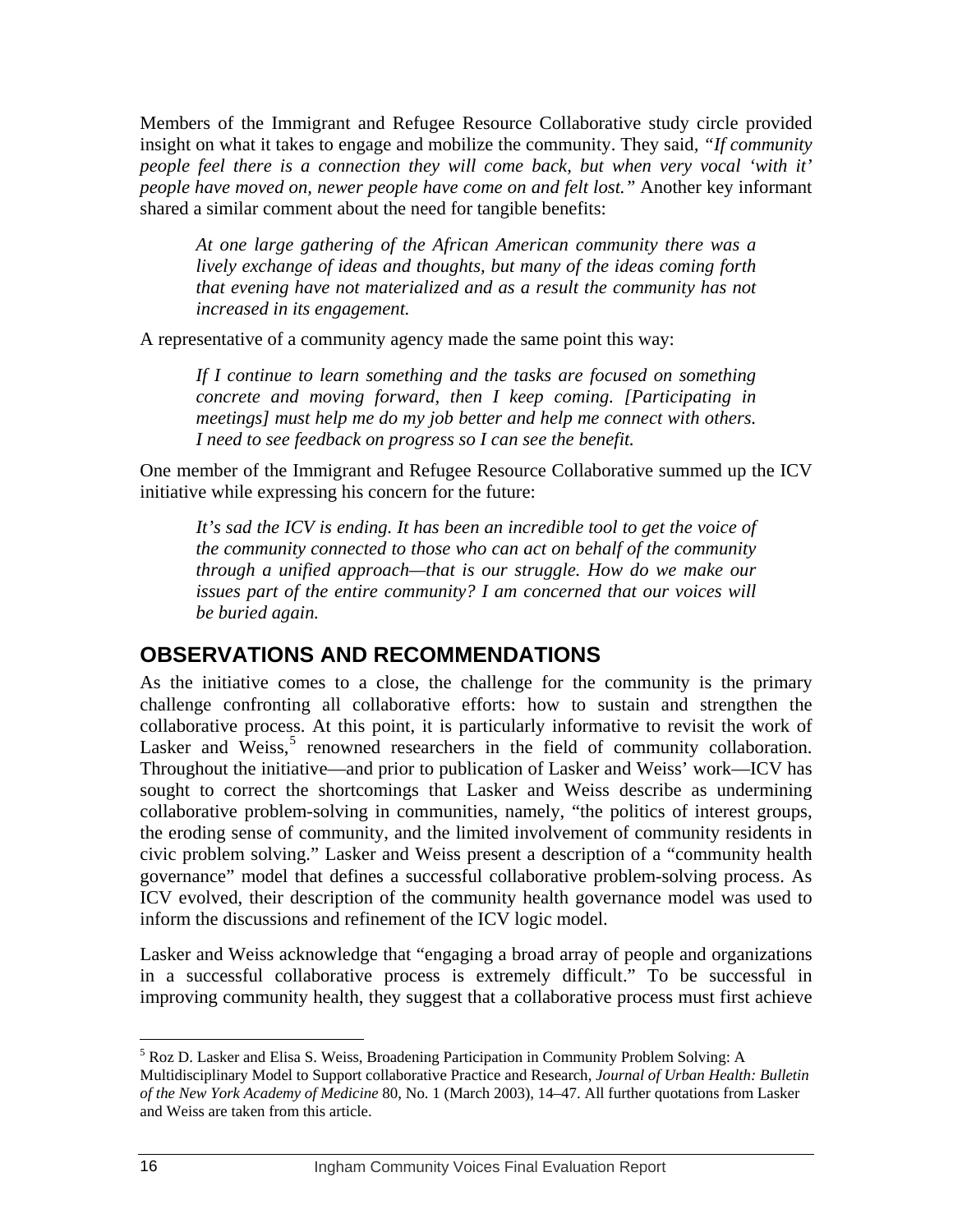outcomes of individual empowerment, bridging social ties, and synergy, and that certain process characteristics and special kinds of leadership and management are required to achieve these proximal outcomes. The successes that have been documented for ICV such as increased participation of residents in community improvement activities, new and expanded partnerships, and creation of mechanisms for health coverage and access to oral health—can be seen as examples of the individual empowerment, bridging social ties, and synergy that Lasker and Weiss describe. ICV also has been consistent with the critical process characteristics of *who* is involved (i.e., broad and diverse involvement providing a variety of knowledge, skills, expertise, perceptions, connections, legitimacy and credibility, and convening power) and *how* they are involved (i.e., involvement in ways that make it feasible for a broad array of people to participate, provide participants with real influence and control over the collaborative process, and promote group dynamics that are conducive to meaningful discourse). Furthermore, the ICV initiative meets the third critical process characteristic of scope; it is a collaborative process that is ongoing, includes agenda setting as well as action, and focuses on multiple issues and problems. As key informants told us in the final evaluation, ICV is a movement to create change from the bottom up; by involving community members in agenda setting as well as action, it is "*the antithesis of officials telling the man on the street what's best for him*." And it has grown considerably from a health care and human services initiative to a community-building initiative that encompasses a much broader agenda and many partner agencies and organizations.

The "special kinds of leadership and management" that Lasker and Weiss describe have been evident in the ICV initiative from its inception. They note that

*community collaborations benefit from having leaders and staff who believe deeply in the capacity of diverse people and organizations to work together to identify, understand, and solve community problems. These kinds of individuals understand and appreciate different perspectives, are able to bridge diverse cultures, and are comfortable sharing ideas, resources, and power.* 

The comment made by one key informant about the Ingham County Health Department staff "*dedication to carrying through the ideals of ICV*" confirms the Lasker and Weiss theory **and** the wisdom of the ICHD's leadership approach.

To support the community collaborative process, this special leadership approach must be translated into management. Lasker and Weiss point out that there are particular management functions that need to be performed, such as providing orientation and mentoring for new participants, minimizing logistical barriers that some people face, recognizing and making use of the assets that each participant brings to the collaboration, making good use of participants' financial and in-kind resources, and establishing relationships among organizations at multiple levels. One critical role they identify is helping the collaborative develop a diversified resource base, including commitments of both in-kind and financial resources from a broad array of participants.

The community practices that underpin ICV—*engaging and mobilizing, dialogue and creating connections, identifying and supporting leadership*, *using all assets*, s*haring*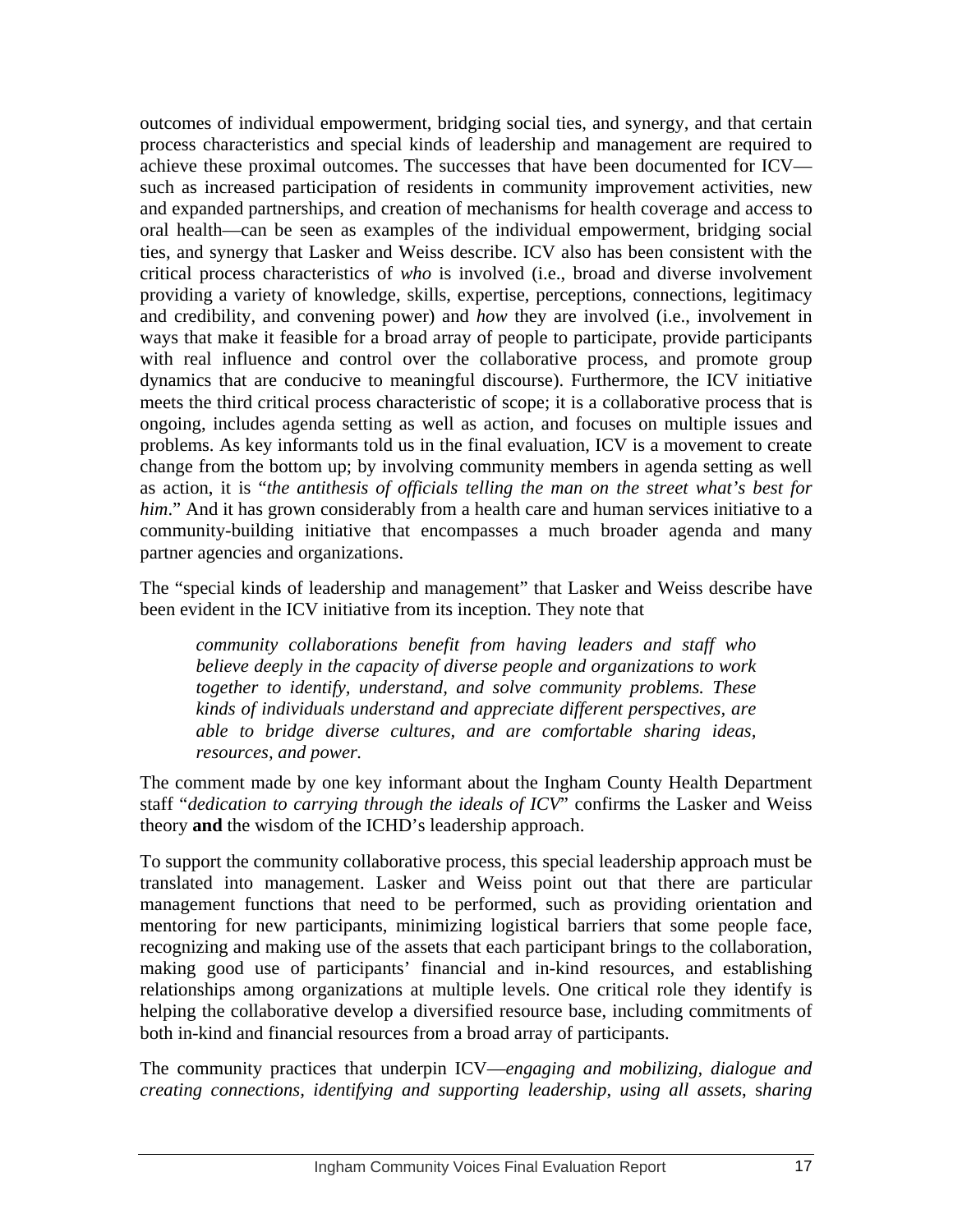*data and information*—are strikingly similar to the management functions described by Lasker and Weiss. ICHD and the Power of We Consortium have used these community practices to translate their leadership style into the way they manage the process. For example, to effectively use all the assets of the community, ICHD staff recognized the importance of a creating a diversified resource base and sought out community partners to form the Investors Steering Committee of the Power of We Consortium. This infrastructure resulted in diversifying the resource base while increasing community involvement in the work of the consortium. Thus, the "power of we" has become more than a name and reflects the way all stakeholders work together to leverage resources that are available both from within and outside the community.

## *Moving Forward*

To sustain and strengthen the impact of ICV in the future, PSC offers the following recommendations based on the final evaluation findings and our study of the process since its inception.

#### *Leadership*

#### **To maintain and strengthen community ownership of the process, the ICHD and its institutional partners must continue leadership roles with humility and an emphasis on active, community advocacy.**

Lasker and Weiss note that many community partnerships around the country are not structured in a way that supports community group discourse. The typical organization of collaborations is that of "spokes of a wheel" with one person or organization at the hub who talks to each of the other participants, rather than establishing a process to engage **all** participants in dialogue with each other. ICV has avoided this typical collaborative structure and focused on a process of community engagement and dialogue. But Lasker and Weiss warn that even collaborations that bring a diverse group of people together on an ongoing basis will not achieve meaningful group discourse without the "right kind of leadership."

Throughout the evaluation of ICV, the leadership approach within the ICHD has been credited for success of the initiati*ve in the community. Phrases such as "behind the scenes" and "l*eading from behind" have been used to describe the ICHD's leadership approach. Even when the ICHD has been praised for the success of ICV over the years, the key staff involved has been quick to demur and instead acknowledge the leadership and work of many community partners.

This humility has been good for the collaborative effort. However, it is important to note that this behind-the-scenes leadership approach is not passive. While ICV staff did not "do" all of the work that led to the accomplishments attributed to ICV, they were present and, even more importantly, influential in many of aspects of the work. They made sure that community voices were heard and that concerns were addressed. They prodded and questioned key stakeholders and community partners, as well as themselves, to ensure that the process was supported by policy decisions. They found creative ways to arrange financial support that would increase the stability and credibility of community partners. Leadership from behind requires an active, yet humble role—a tireless champion for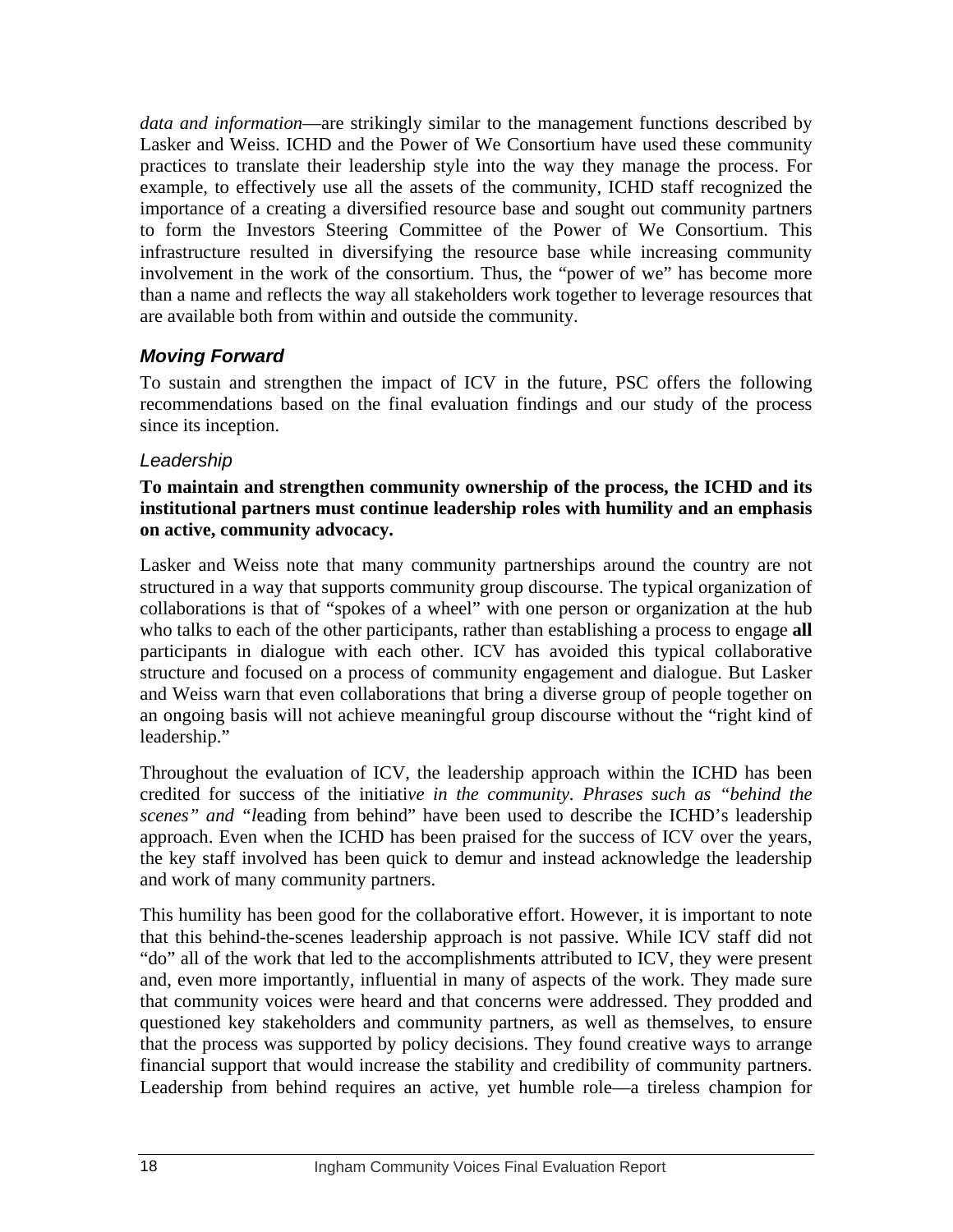community improvement efforts. The community ownership of the collaborative process will expand and deepen if all institutional partners adopt this leadership style.

#### *Agenda and Action*

**Community partners and stakeholders must be engaged in setting the agenda for collaboration, and the collaborative effort must be clearly tied to action in order to maintain their interest and motivation.** 

Evaluation has documented ICV's success in engaging members of the community in shaping priorities and initiatives, not only in terms of the number of people participating, but also in their sense of involvement. People and agencies have learned to do business differently by convening the community to understand problems and to develop strategies. And, as one person said, "*Community members feel empowered because serious efforts were undertaken and achieved.*"

But as key informants said during the final evaluation, community partners will lose interest and motivation if the collaborative process is not clearly tied to a change process and results are not apparent. This is so important that their voices bear repeating:

*If I continue to learn something and the tasks are focused on something concrete and moving forward, then I keep coming. Participating in meetings must help me do my job better and help me connect with others. I need to see feedback on progress so I can see the benefit.* 

*\* \* \** 

*At one large gathering of the African American community, there was a lively exchange of ideas and thoughts, but many of the ideas coming forth that evening have not materialized and as a result the community has not increased its engagement.* 

Lasker and Weiss point out another dynamic affecting the collaborative process: while effective community problem-solving requires broader, more active citizen involvement in the work of government, government agencies and elected officials also must participate in collaborative problem-solving processes that "reside in civil society." They conclude that

*two complementary forms of collaboration are required to strengthen the ability of communities to solve complex problems: one in which the community participates in the work of government and another in which government participates in community-driven processes in civil society.* 

A question posed at one point by a staff member at the ICHD became almost a mantra for ICV: *How can we make sure community partners see our resources as their own, and how can we make sure that we treat community partners as our greatest asset?* This might be taken a step further by asking: How can we encourage institutional partners to see community *processes* as their own, and how can we assure that community partners see government *processes* as their own?

As the process of community collaboration has evolved in the capital area, more diverse community representatives have been brought into the various collaborative structures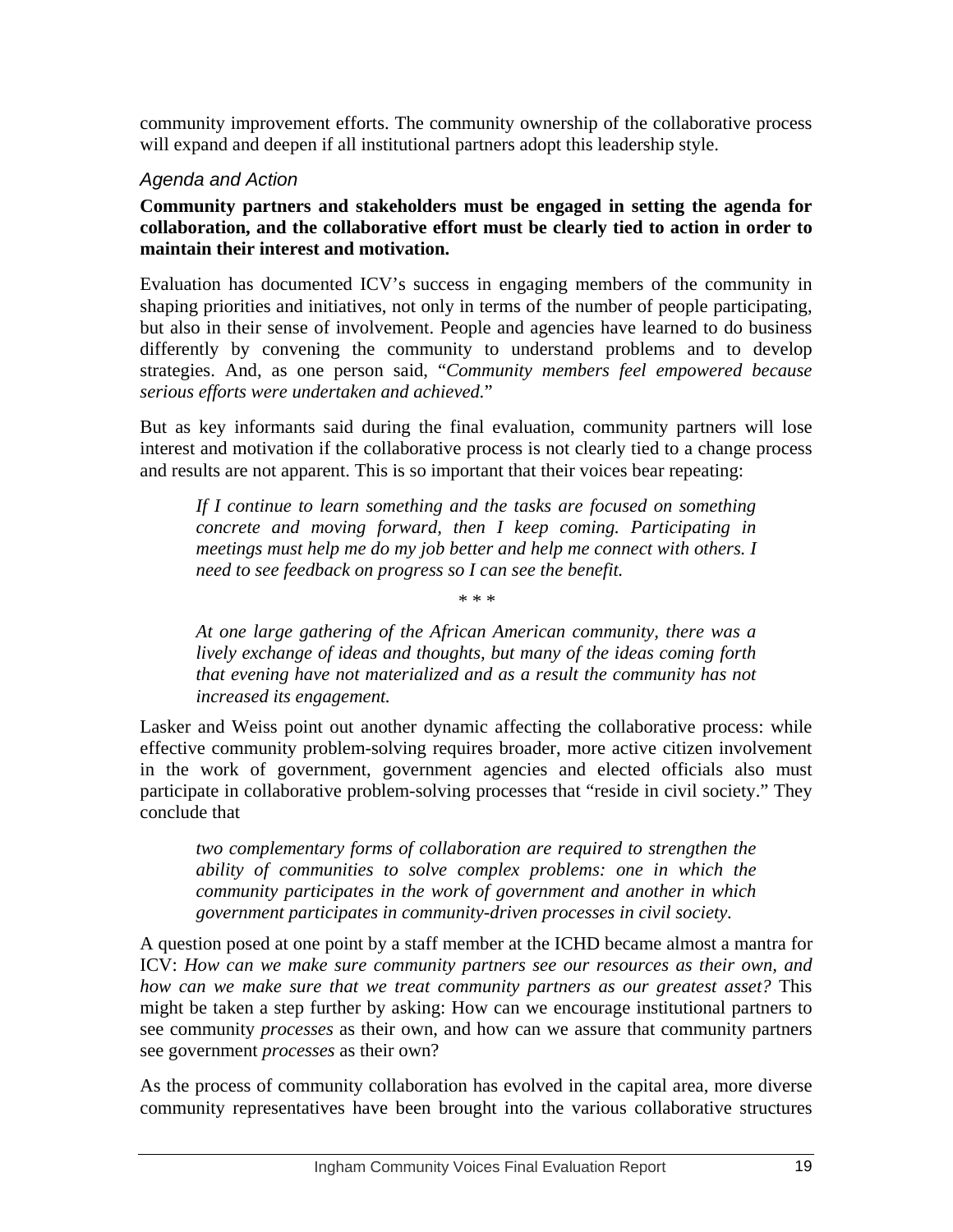(e.g., Power of We Consortium, Leadership and Practice Committee, Community Data Committee). The number and diversity of participants has led to successful implementation of several community improvement initiatives, and the new partnerships that have been created are a benefit in themselves. However, it appears that as community representation has increased, the level of commitment to the process by institutional partners has decreased—individuals who hold higher level positions within public and private agencies no longer attend meetings on a regular basis. The challenge for leadership of ICV is to assure that the collaborative process continues to provide a recognized value for both institutional partners and community partners.

#### *Community Practices*

#### **To keep the community improvement process dynamic and responsive, the Power of We Consortium should revisit the five community practices for accelerating change and expand their application.**

All key informants could describe examples of the five community practices being applied, even though they did not always cite the specific wording used in Power of We Consortium materials. When asked to describe aspects of ICV that have been successfully institutionalized, many of the examples they gave were also examples of the five community practices. (Only one person said, "I've never understood the five practices.") When asked what should be done to strengthen and sustain the impact of ICV in the future, key informants talked about community engagement, leadership capacity, and collaboration—all components of the five community practices.

The Power of We Consortium should review the five community practices to determine how they can be refined, disseminated, supported, and expanded. Community partners and stakeholders could be engaged in dialogue to deepen understanding of all of the five practices. Those who are "outside of the current circle" and those who have been involved over time could contribute to and benefit from dialogue about the community practices and how they have contributed to the success of collaborative efforts in the capital area. Specific ways to apply and strengthen the practices could be identified.

For example, key informants talked about the importance of continued and expanded involvement of the community. Community members and stakeholders could be asked *what* motivates their participation, *how* to engage and mobilize community members, and *how* to seek out individuals that have not been involved to date. Community partners and stakeholders who are involved should be encouraged to always ask, "Who are we missing?"

All participants in the collaborative process should be reminded of what ICV has learned about the practice of dialogue and creating connections—the importance of in-depth listening, of being inclusive of all perspectives, of giving all participants an equal voice, and of providing opportunities and facilitation to create connections. Facilitating dialogue and creating connections could be applied in smaller group settings (as suggested by one key informant) and at multiple levels within the community, and more people could be trained to facilitate dialogue.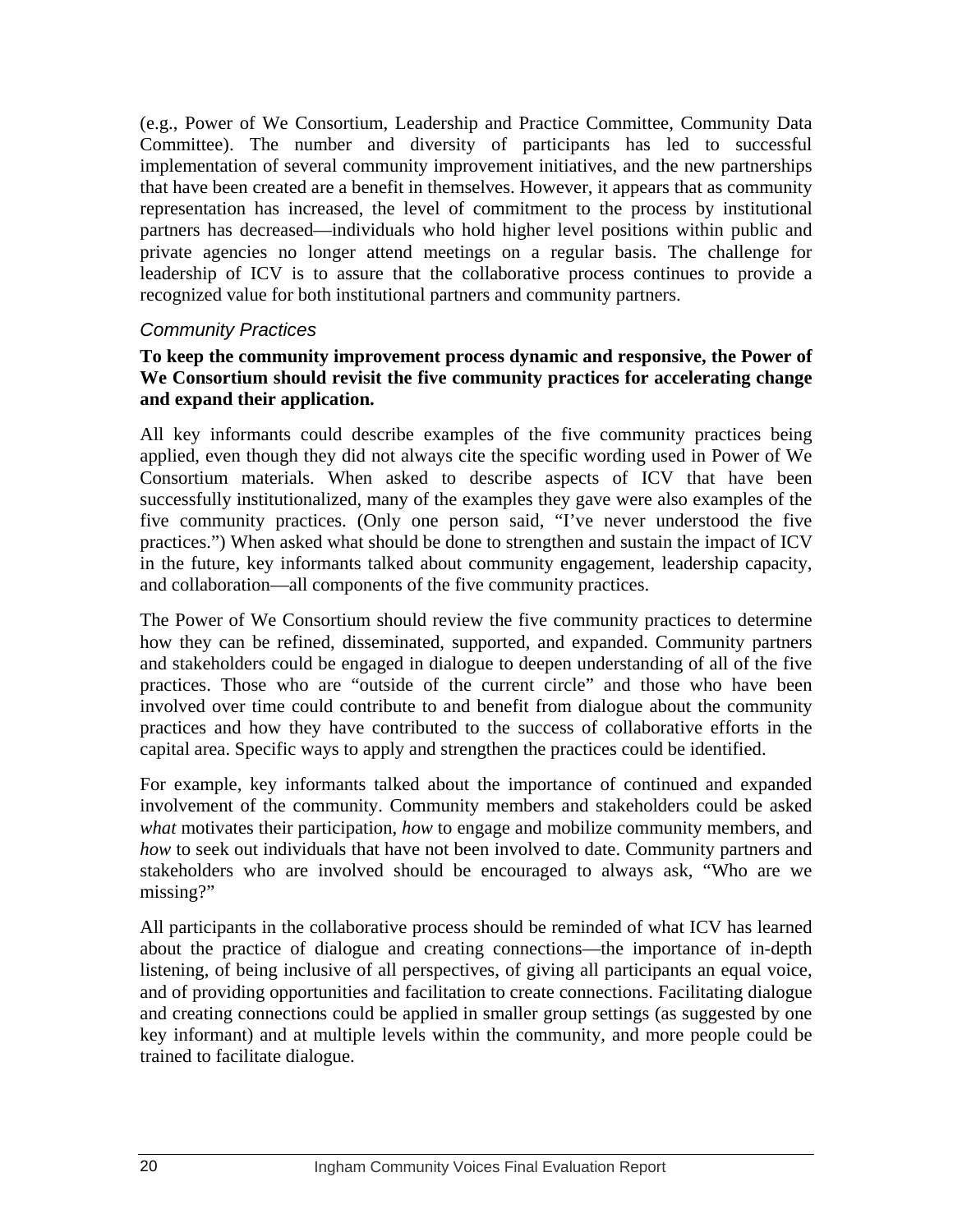Key informants emphasized the importance of continuing efforts to develop good leaders who are sensitive to the voices in the community. As one person said, there needs to be more earnest outreach to involve new potential leaders with fresh ideas and perspectives. One of the ways that the Power of We Consortium could identify and support civic leadership is to sustain leadership capacity-building efforts that have been implemented through the Compassion Capital Fund (CCF) initiative, perhaps through ongoing mentoring relationships and scheduled opportunities for networking. Community partners and stakeholders will need to commit resources—time, talent, facilities, and funding—to support these types of leadership-building activities as the CCF funding comes to an end.

Over the course of ICV, the practice of using all the assets of the community for change has been instrumental to many achievements—from the creation of the Ingham Health Plan, to the use of community organizations for service delivery, to the commitment of resources as matching funds for the federal CCF initiative. To continue and strengthen this practice, all community partners and stakeholders should be encouraged to seek out and build new partnerships to achieve common goals. The Power of We Consortium could support the development of new partnerships by providing more opportunities for smaller groups to come together around common interests and actions, using the six goal areas of the Power of We Consortium as a framework. The challenge will be to maintain the achievements that have been made in leveraging institutional resources while maximizing assets that are imbedded in the community.

Some key informants said that sharing data has become routine. However, PSC recommends that more could be done to *use* data and information to support and monitor progress. For example, community partners and stakeholders could host forums on the goal areas and sentinel indicators contained in the Power of We community indicators report. Community partners or stakeholders with detailed data and information on the sentinel indicators or related community actions could serve as expert resources for these forums. Dialogue questions could be posed to explore what the data and information say about *how* the community is doing and *what* the community should be doing. In this way, data is used to drive change since all partners are encouraged to tie actions to data, and, at the same time, data is being used to monitor progress towards improving community well-being.

The successful application of these five community practices requires an intentional, management focus. In the case of three of the practices—indentifying and supporting leadership, using all assets, and sharing data and information—a vehicle to implement the practice has been created, namely the Leadership and Practice Committee, the Investors Steering Committee, and the Community Data Committee, respectively. To carry out and expand the application of the community practices over time, the Power of We Consortium must establish a vehicle to build capacity of the community for *each* of the five practices while tying *all* of the practices together. This might be accomplished by expanding the management function of the Leadership and Practice Committee to address some of the other community practices and to serve as a unifying vehicle. The five community practices will be truly institutionalized when they become part of a common management process for all organizational partners.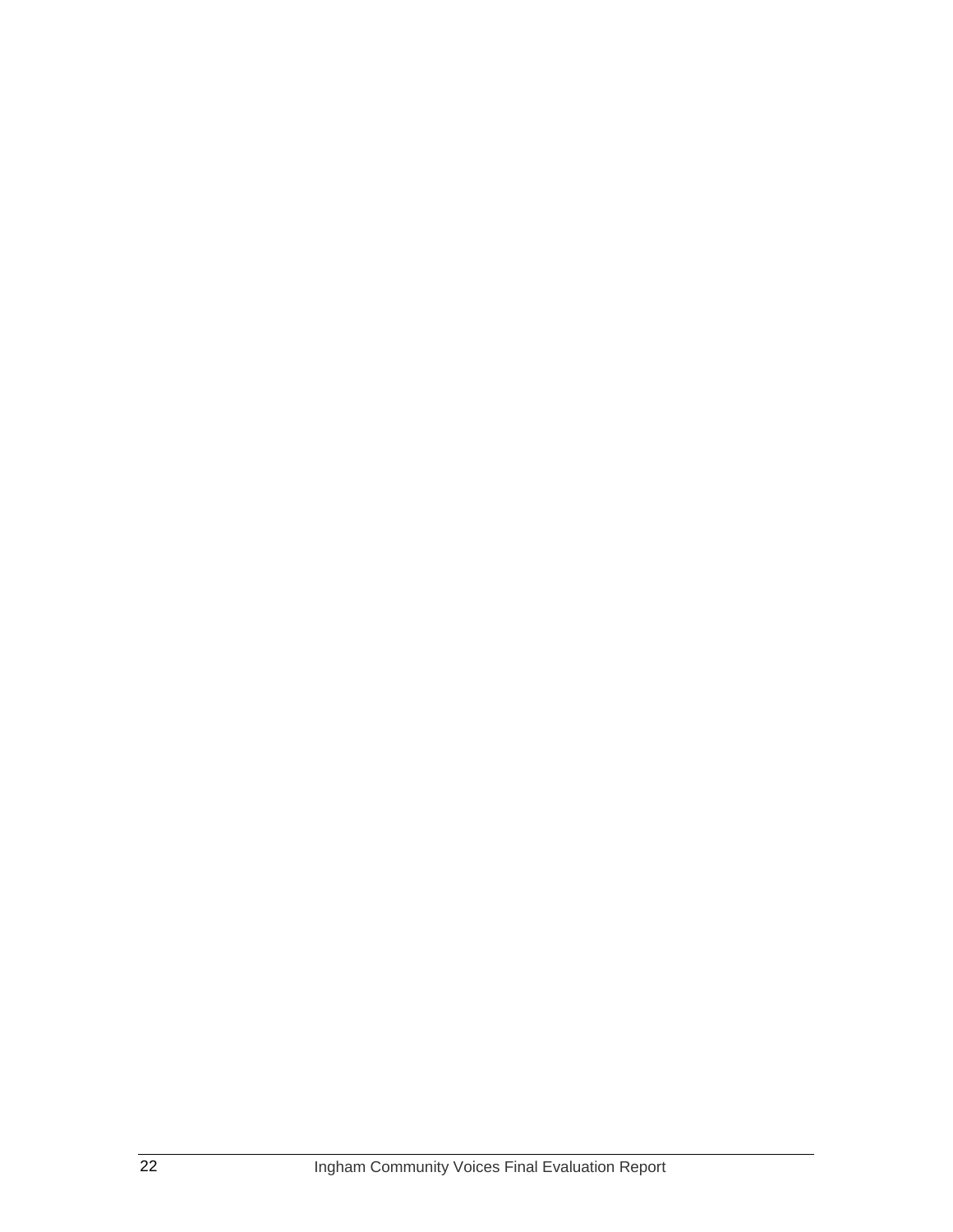<span id="page-26-0"></span>*Attachment A: The Ingham Model Part 1* 

*Attachment B: The Power of We Theory of Change*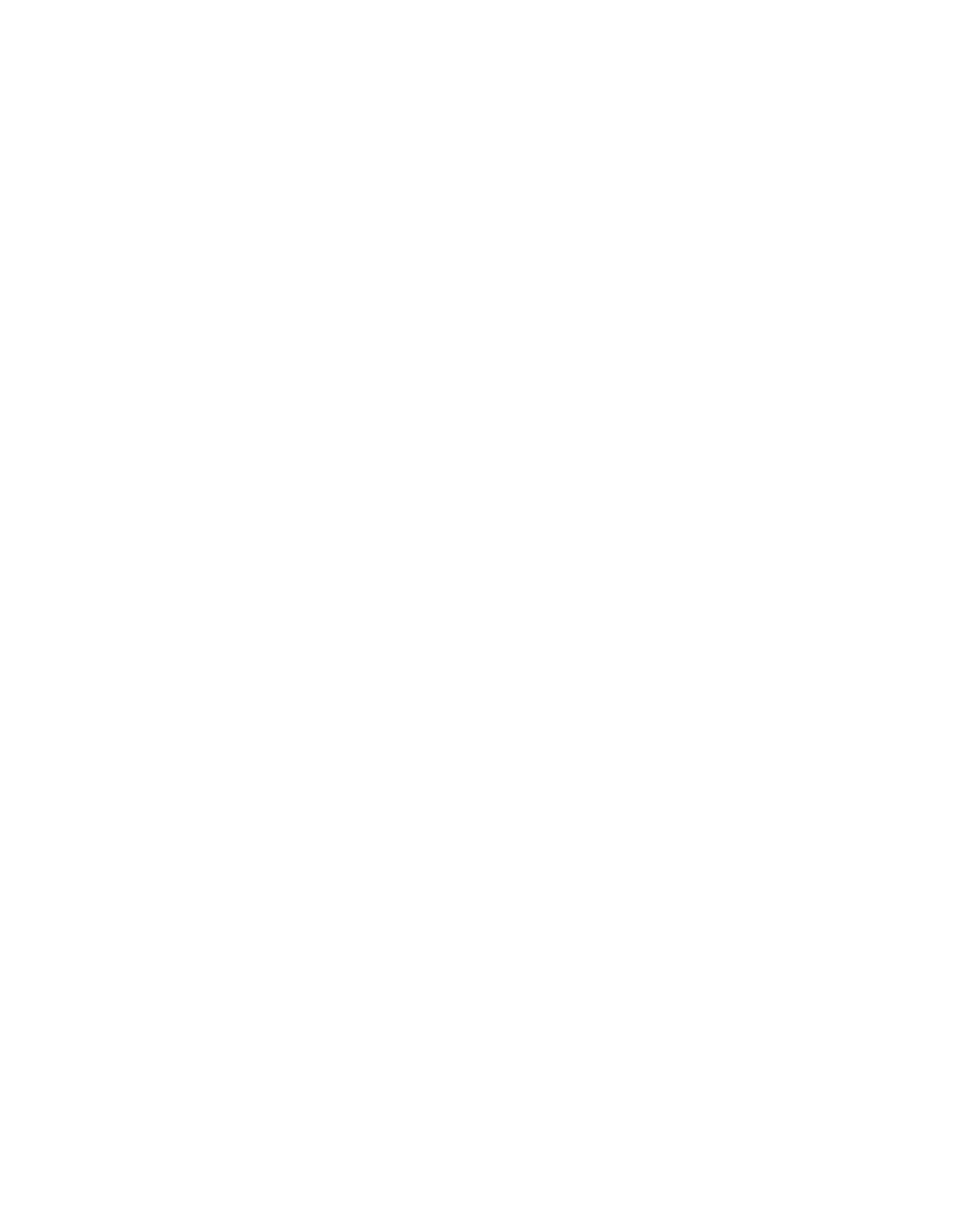